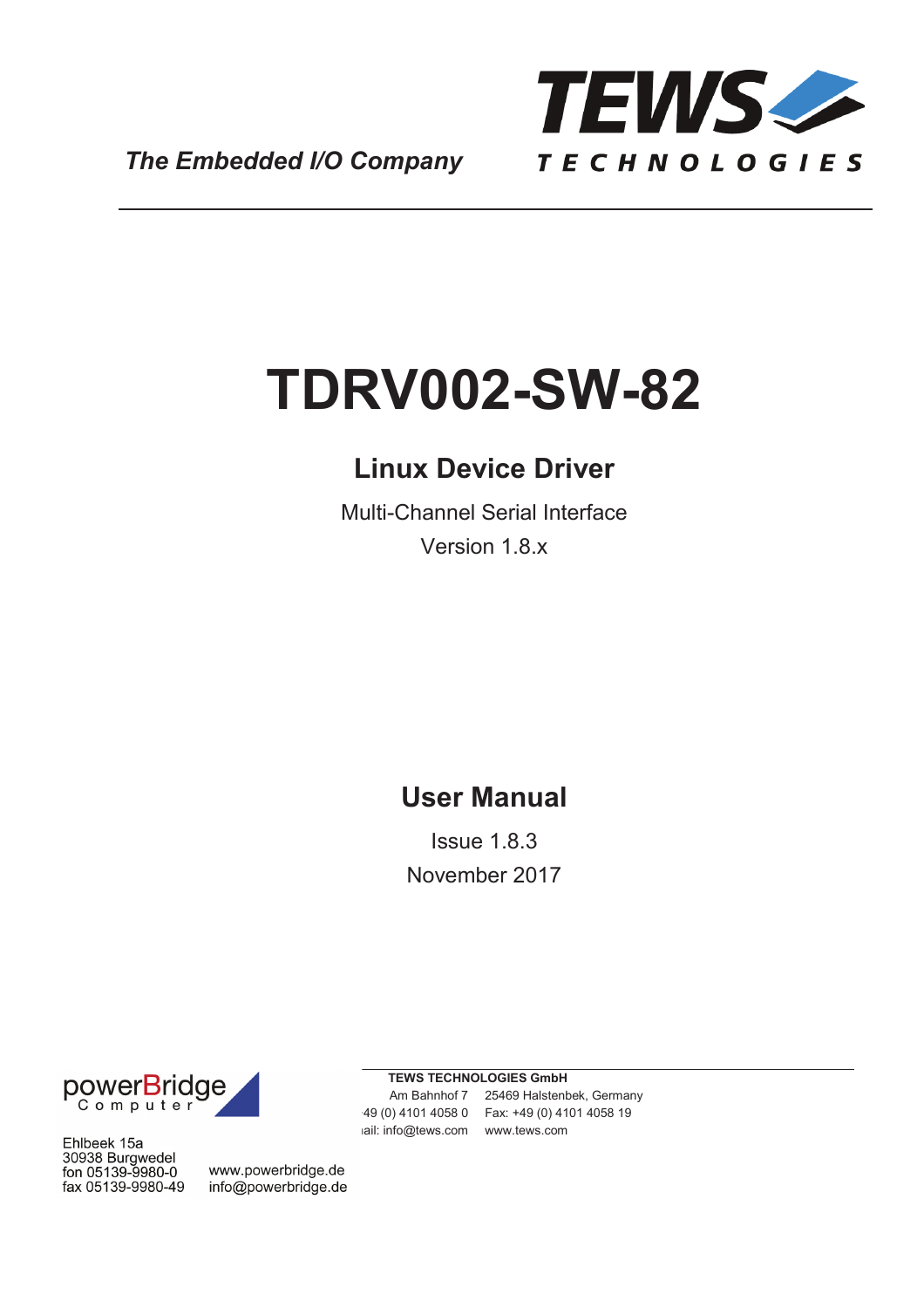

#### **TDRV002-SW-82**

Linux Device Driver

Multi-Channel Serial Interface

Supported Modules: TPMC37x TPMC46x TPMC47x TXMC37x TXMC46x TCP46x TCP47x

This document contains information, which is proprietary to TEWS TECHNOLOGIES GmbH. Any reproduction without written permission is forbidden.

TEWS TECHNOLOGIES GmbH has made any effort to ensure that this manual is accurate and complete. However TEWS TECHNOLOGIES GmbH reserves the right to change the product described in this document at any time without notice.

TEWS TECHNOLOGIES GmbH is not liable for any damage arising out of the application or use of the device described herein.

©2005-2017 by TEWS TECHNOLOGIES GmbH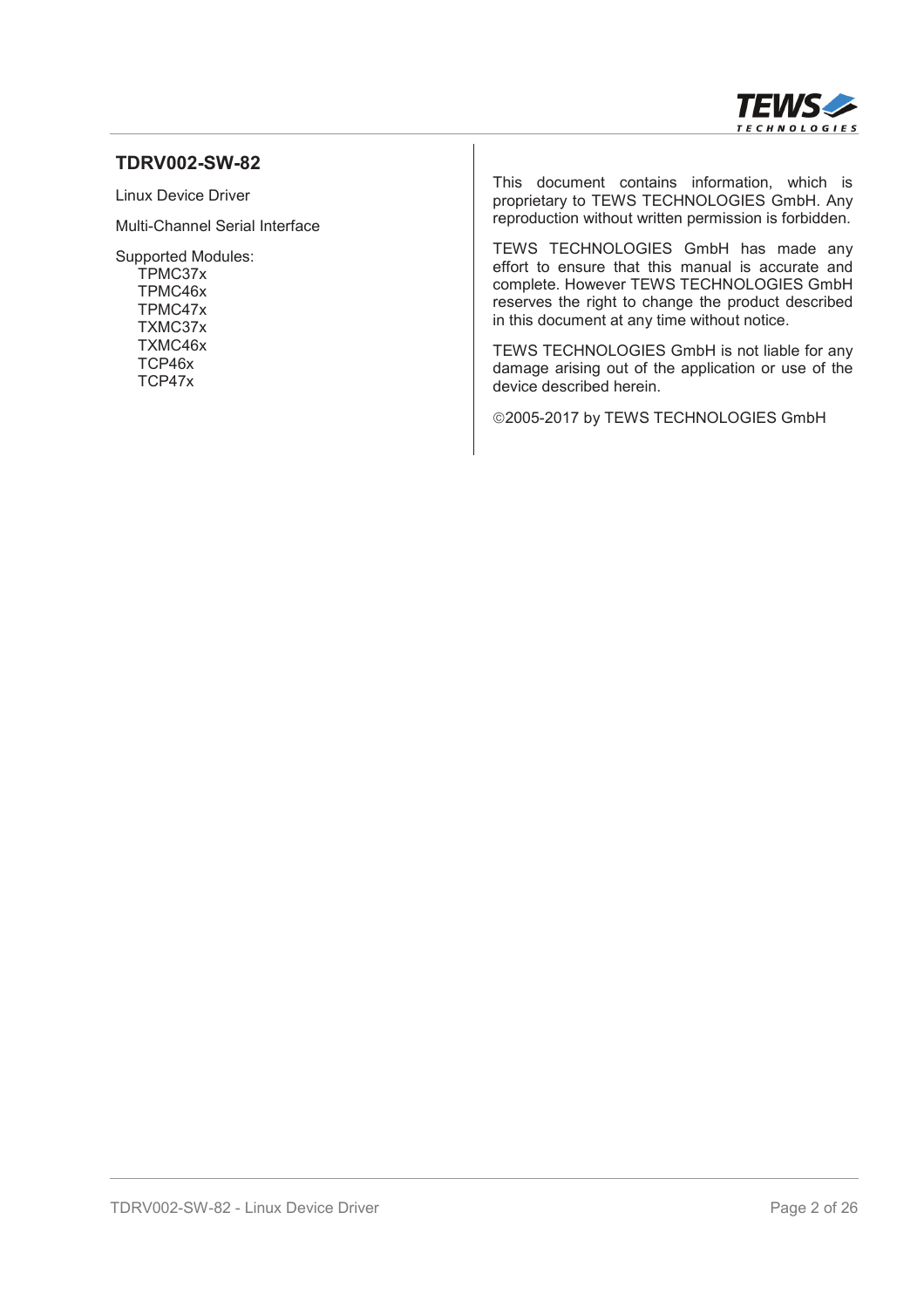

| <b>Issue</b> | <b>Description</b>                                                                                                                                                                                               | <b>Date</b>        |
|--------------|------------------------------------------------------------------------------------------------------------------------------------------------------------------------------------------------------------------|--------------------|
| 1.0.0        | First Issue                                                                                                                                                                                                      | February 21, 2005  |
| 1.1.0        | Built-In-Self-Test (BIST) added                                                                                                                                                                                  | March 11, 2005     |
| 1.1.1        | depmod for driver installation added                                                                                                                                                                             | October 13, 2005   |
| 1.2.0        | New module support and transceiver programming IOCTL added.<br>ChangeLog.txt release history file added, file list modified.                                                                                     | July 26, 2006      |
| 1.2.1        | New Address TEWS LLC                                                                                                                                                                                             | November 7, 2006   |
| 1.3.0        | New IOCTL command TDRV002_IOCT_SPEED added                                                                                                                                                                       | January 10, 2007   |
| 1.4.0        | New IOCTL command TDRV002 IOCQ GET SPEED,<br>New IOCTL command TDRV002_IOCQ_GET_INFO,<br>example file added to file list                                                                                         | March 01, 2007     |
| 1.4.1        | "TDRV002" device naming note added<br>Source file archive extraction command line added                                                                                                                          | June 20, 2007      |
| 1.4.2        | File list changed, include path moved                                                                                                                                                                            | September 26, 2007 |
| 1.4.3        | Address TEWS LLC removed, general Revision                                                                                                                                                                       | April 27, 2010     |
| 1.4.4        | Chapter Installation modified                                                                                                                                                                                    | January 24, 2011   |
| 1.4.5        | New supported boards added to list                                                                                                                                                                               | August 1, 2011     |
| 1.5.0        | New file list, diagnostic chapter modified                                                                                                                                                                       | December 20, 2011  |
| 1.6.0        | New IOCTL command TDRV002_IOCT_SET_FIFOTRIG                                                                                                                                                                      | January 20, 2012   |
| 1.7.0        | IOCTL command TDRV002 IOCQ GET INFO extended                                                                                                                                                                     | September 20, 2012 |
| 1.8.0        | New board type TXMC375 added,<br>Description of allowed values changed in<br>TDRV002_IOCT_SET_FIFOTRIG,<br>Chapter "Special Baud Rates set via termios" removed,<br>Description "Setting up Baud Rates" modified | March 26, 2013     |
| 1.8.1        | New board type TPMC378 added,<br>Chapter "Known Problem" added                                                                                                                                                   | May 27, 2014       |
| 1.8.2        | New board types TCP468, TXMC376, TXMC463, TXMC465 added,<br>Table of Supported Modules renewed                                                                                                                   | January 22, 2016   |
| 1.8.3        | File-List modified                                                                                                                                                                                               | November 24, 2017  |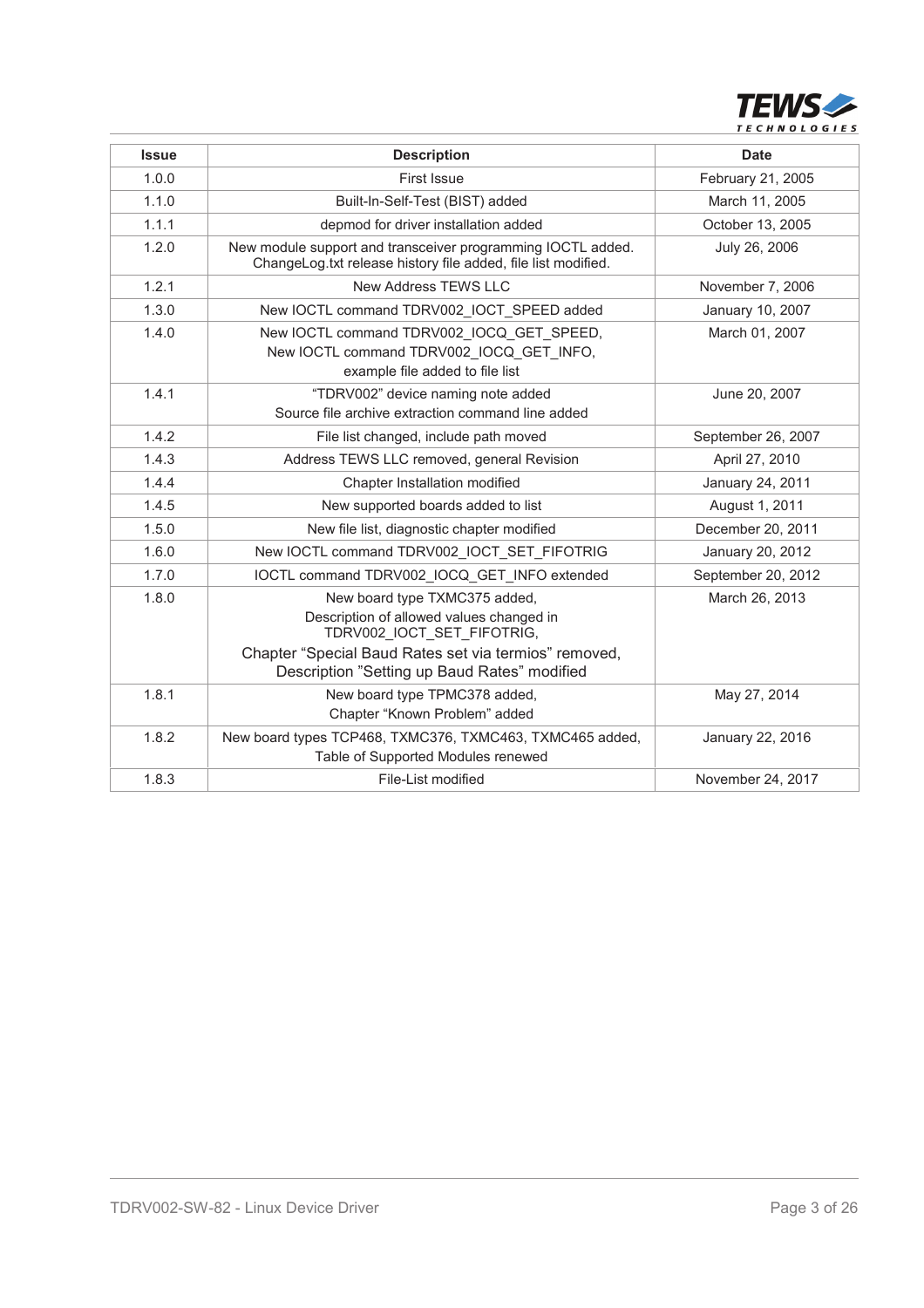

### **Table of Contents**

| $\overline{2}$<br>3<br>3.2.1<br>3.2.2<br>3.2.3<br>3.2.4<br>3.2.5<br>3.2.6<br>4<br>5<br>6 |
|------------------------------------------------------------------------------------------|
|                                                                                          |
|                                                                                          |
|                                                                                          |
|                                                                                          |
|                                                                                          |
|                                                                                          |
|                                                                                          |
|                                                                                          |
|                                                                                          |
|                                                                                          |
|                                                                                          |
|                                                                                          |
|                                                                                          |
|                                                                                          |
|                                                                                          |
|                                                                                          |
|                                                                                          |
|                                                                                          |
|                                                                                          |
| 6.1.1                                                                                    |
|                                                                                          |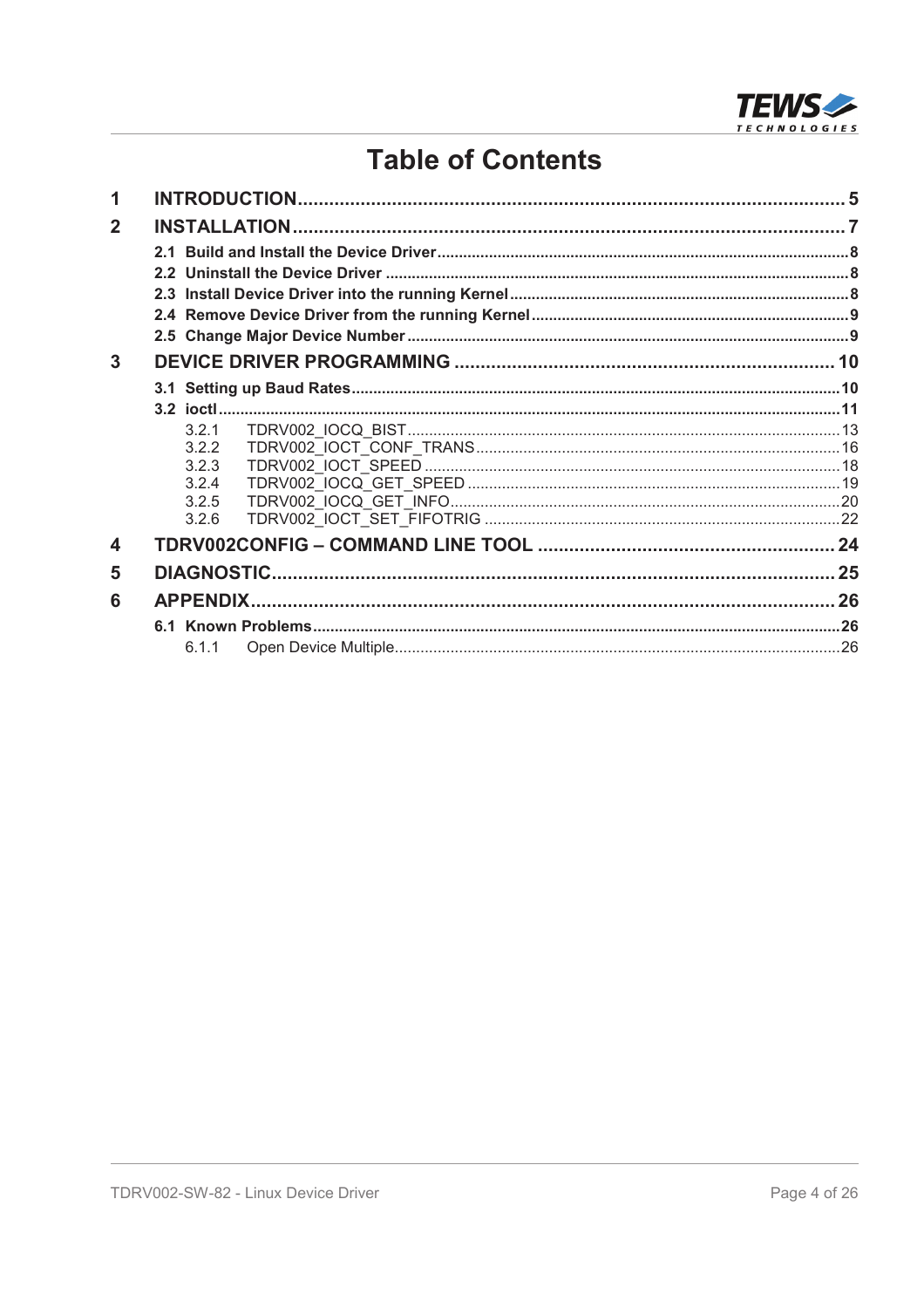

## **1 Introduction**

The TDRV002-SW-82 Linux device driver is a full-duplex serial driver which allows the operation of a supported serial PMC on Linux operating systems.

The TDRV002-SW-82 device driver is based on the standard Linux serial device driver and supports all standard terminal functions (TERMIOS).

Supported features:

- $\triangleright$  Extended baud rates up to 5.5296 Mbaud.
- $\triangleright$  Depending on the board, 64 Byte or 256 Byte transmit and receive hardware FIFO per channel
- $\triangleright$  Programmable trigger level for transmit and receive FIFO.
- ¾ Hardware (RTS/CTS) and software flow control (XON/XOFF) directly controlled by the serial controller. The advantage of this feature is that the transmission of characters will immediately stop as soon as a complete character is transmitted and not when the transmit FIFO is empty for handshake under software control. This will greatly improve flow control reliability.
- ¾ Direct support of different physical interfaces (e.g. RS-232, RS-422).
- $\triangleright$  Designed as Linux kernel module with dynamic loading.
- $\triangleright$  Supports shared IRQ's.
- $\triangleright$  Built on new style PCI driver layout
- $\triangleright$  Creates a TTY device ttyTDRV002 and dial out device cuaTDRV002 (Kernel 2.4.x) with dynamically allocated or fixed major device numbers.
- ¾ DEVFS and UDEV support for automatic device node creation

The TDRV002-SW-82 device driver supports the modules listed below:

| Module         | <b>Interfaces</b><br>Serial | Programmable<br>Interfaces | FIFO-Size<br>(Bytes) | Isolated  | Form Factor | <b>Conduction</b><br>Cooled |
|----------------|-----------------------------|----------------------------|----------------------|-----------|-------------|-----------------------------|
| TPMC371        | 8                           |                            | 64                   |           | <b>PMC</b>  |                             |
| <b>TPMC372</b> | 4                           |                            | 64                   |           | <b>PMC</b>  | $\bullet$                   |
| TPMC375        | 8                           | $\bullet$                  | 64                   |           | <b>PMC</b>  | $\bullet$                   |
| TPMC376        | 4                           | $\bullet$                  | 64                   |           | <b>PMC</b>  | $\bullet$                   |
| TPMC377        | 4                           | $\bullet$                  | 64                   |           | <b>PMC</b>  | $\bullet$                   |
| TPMC378        | 8                           |                            | 64                   | $\bullet$ | <b>PMC</b>  | $\bullet$                   |
| TPMC460        | 16                          |                            | 64                   |           | <b>PMC</b>  |                             |
| TPMC461        | 8                           |                            | 64                   |           | <b>PMC</b>  |                             |
| TPMC462        | 4                           |                            | 64                   |           | <b>PMC</b>  |                             |
| TPMC463        | 4                           |                            | 64                   |           | <b>PMC</b>  |                             |
| TPMC465        | 8                           | $\bullet$                  | 64                   |           | <b>PMC</b>  |                             |
| TPMC466        | 4                           | $\bullet$                  | 64                   |           | <b>PMC</b>  |                             |
| TPMC467        | 4                           | $\bullet$                  | 64                   |           | <b>PMC</b>  |                             |
| TPMC470        | 4                           | $\bullet$                  | 64                   | $\bullet$ | <b>PMC</b>  |                             |
| TXMC375        | 8                           |                            | 256                  |           | <b>XMC</b>  | $\bullet$                   |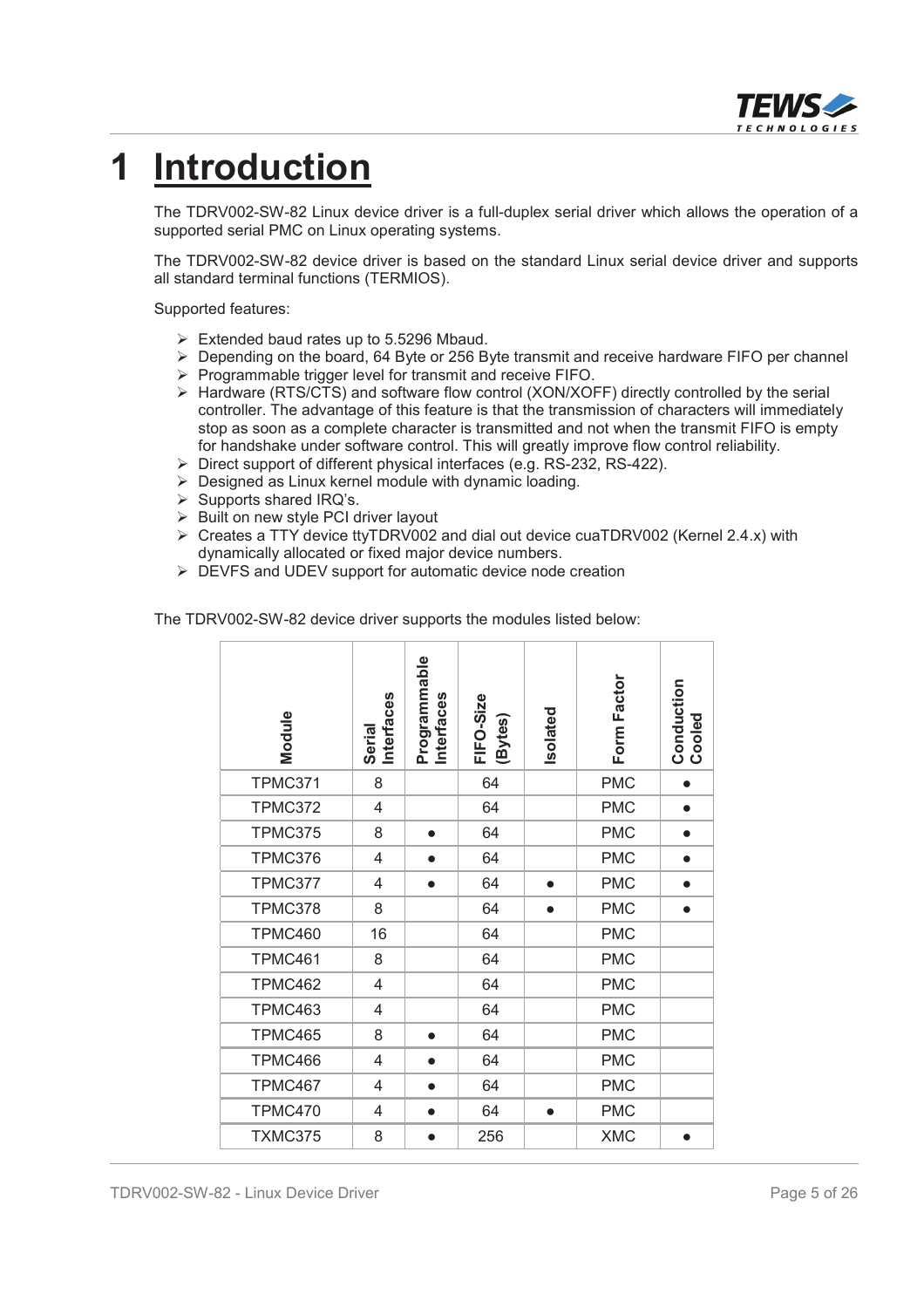

| Module                                                                                                                                                                                                                          | <b>Interfaces</b><br>Serial | Programmable<br>Interfaces | FIFO-Size<br>(Bytes) | Isolated  | Form Factor | <b>Conduction</b><br>Cooled |  |
|---------------------------------------------------------------------------------------------------------------------------------------------------------------------------------------------------------------------------------|-----------------------------|----------------------------|----------------------|-----------|-------------|-----------------------------|--|
| TXMC376                                                                                                                                                                                                                         | $\overline{4}$              | $\bullet$                  | 256                  |           | <b>XMC</b>  | $\bullet$                   |  |
| TXMC463                                                                                                                                                                                                                         | 4                           |                            | 256                  |           | <b>XMC</b>  |                             |  |
| TXMC465                                                                                                                                                                                                                         | 8                           | $\bullet$                  | 256                  |           | <b>XMC</b>  |                             |  |
| <b>TCP460</b>                                                                                                                                                                                                                   | 16                          |                            | 64                   |           | cPCI        |                             |  |
| <b>TCP461</b>                                                                                                                                                                                                                   | 8                           |                            | 64                   |           | cPCI        |                             |  |
| <b>TCP462</b>                                                                                                                                                                                                                   | $\overline{4}$              |                            | 64                   |           | cPCI        |                             |  |
| <b>TCP463</b>                                                                                                                                                                                                                   | 4                           |                            | 64                   |           | cPCI        |                             |  |
| <b>TCP465</b>                                                                                                                                                                                                                   | 8                           | $\bullet$                  | 64                   |           | cPCI        |                             |  |
| <b>TCP466</b>                                                                                                                                                                                                                   | 4                           | $\bullet$                  | 64                   |           | cPCI        |                             |  |
| <b>TCP467</b>                                                                                                                                                                                                                   | 4                           | $\bullet$                  | 64                   |           | cPCI        |                             |  |
| <b>TCP468</b>                                                                                                                                                                                                                   | 4                           |                            | 64                   |           | cPCI        |                             |  |
| <b>TCP469</b>                                                                                                                                                                                                                   | 8                           | $\bullet$                  | 64                   | $\bullet$ | cPCI        |                             |  |
| <b>TCP470</b>                                                                                                                                                                                                                   | 4                           | $\bullet$                  | 64                   | $\bullet$ | cPCI        |                             |  |
| In this document all supported modules and devices will be called TDRV002. Specials for<br>certain devices will be advised.<br>To get more information about the features and use of the supported devices it is recommended to |                             |                            |                      |           |             |                             |  |
| read the manuals listed below.                                                                                                                                                                                                  |                             |                            |                      |           |             |                             |  |
| Corresponding Modules Hardware User Manual<br>Exar XR17D15x PCI UART or Exar XR17D35x PClexpress UART User Manual                                                                                                               |                             |                            |                      |           |             |                             |  |
|                                                                                                                                                                                                                                 |                             |                            |                      |           |             |                             |  |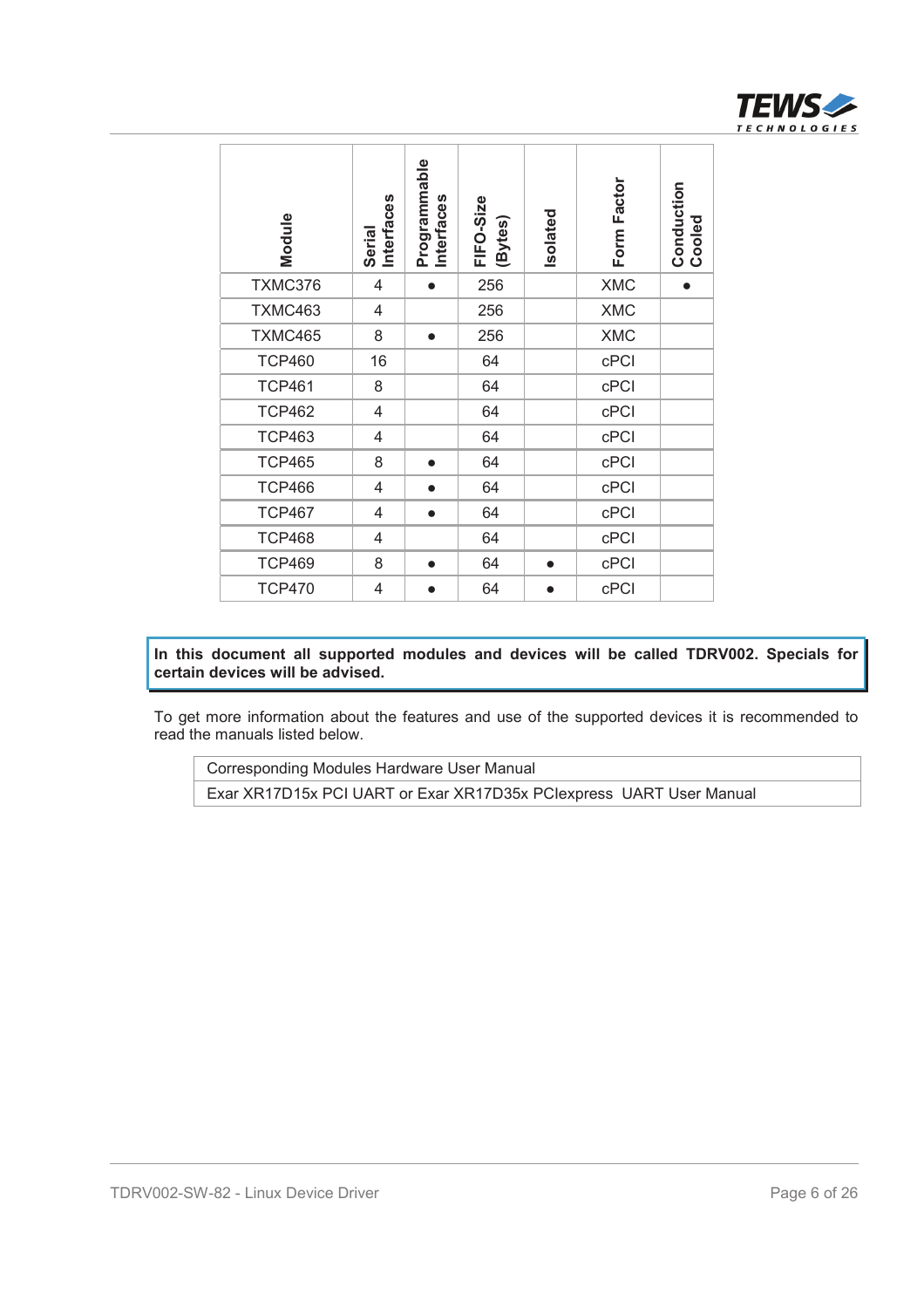

## **2 Installation**

The directory TDRV002-SW-82 on the distribution media contains the following files:

| TDRV002-SW-82-1.8.3.pdf  | This manual in PDF format                       |
|--------------------------|-------------------------------------------------|
| TDRV002-SW-82-SRC.tar.gz | GZIP compressed archive with driver source code |
| Release.txt              | Release information                             |
| ChangeLog.txt            | Release history                                 |

The GZIP compressed archive TDRV002-SW-82-SRC.tar.gz contains the following files and directories:

| hal/                            | Hardware abstraction layer driver needed for all kernel versions |
|---------------------------------|------------------------------------------------------------------|
| hal/Makefile                    | HAL driver makefile                                              |
| hal/tdrv002hal.c                | HAL driver source file                                           |
| hal/tdrv002haldef.h             | HAL driver private header file                                   |
| serial/                         | UART driver directory (for Kernels 2.6.x and newer)              |
| serial/Makefile                 | Serial driver makefile                                           |
| serial/tdrv002serial.c          | Serial driver source file                                        |
| serial/tdrv002serialdef.h       | Serial driver private header file                                |
| serial/2.4 $x$                  | Kernel 2.4.x sources directory                                   |
| serial/2.4.x/Makefile           | Serial driver makefile                                           |
| serial/2.4.x/tdrv002serial.c    | Serial driver source file                                        |
| serial/2.4.x/tdrv002serialdef.h | Serial driver private header file                                |
| serial/makenode                 | Shell script to create devices nodes without a device FS         |
| serial/makenodeFM24             | Same as makenode with additional support for CUA devices         |
| include/tpmodule.c              | Driver independent library                                       |
| include/tpmodule.h              | Driver independent library header file                           |
| include/config.h                | Driver independent library header file                           |
| include/tpxxxhwdep.c            | HAL low level WINNT style hardware access functions source file  |
| include/tpxxxhwdep.h            | Access functions header file                                     |
| example/Makefile                | Example application makefile                                     |
| example/tdrv002example.c        | Send and receive example application                             |
| example/tdrv002setspeed.c       | Speed configuration example application                          |
| example/tdrv002bist.c           | Example for using Built-In-Self-Test                             |
| example/tdrv002config.c         | Command-Line Tool for transceiver programming                    |
| example/tdrv002readinfo.c       | Example displays hardware information of a channel               |
| tdrv002.h                       | Driver header file                                               |
| tdrv002user.h                   | User application header file                                     |
| Makefile                        | <b>Top-level Makefile</b>                                        |
| <b>COPYING</b>                  | Copy of the GNU Public License (GPL)                             |
|                                 |                                                                  |

In order to perform an installation, extract all files of the archive TDRV002-SW-82-SRC.tar.gz to the desired target directory. (Note: to extract the archive file use # tar –xvzf TDRV002-SW-82-SRC.tar.gz)

- **•** Login as *root* and change to the target directory
- x Copy tdrv002user.h to */usr/include*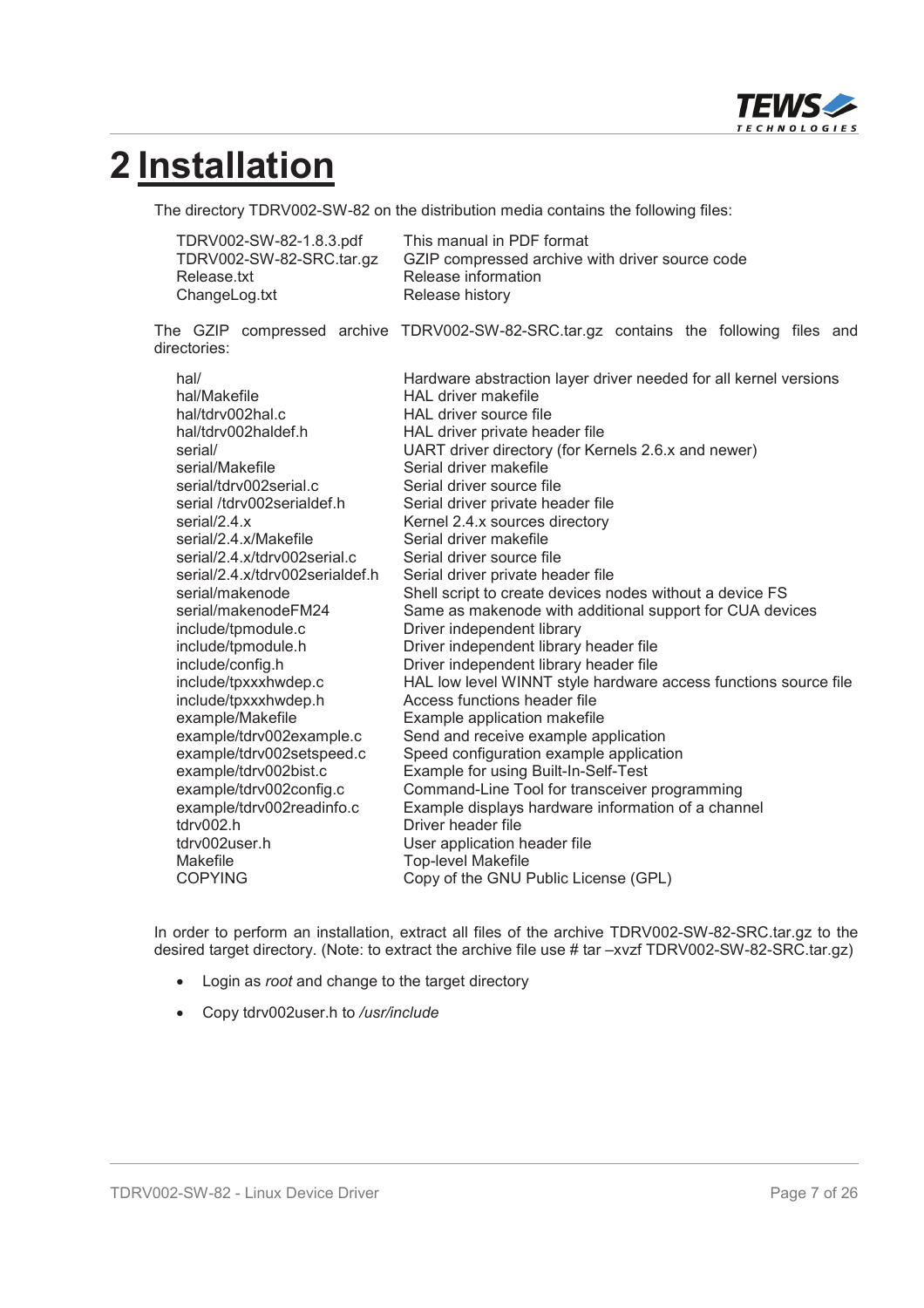

### **2.1 Build and Install the Device Driver**

- x Login as *root*
- x Change to the tdrv002 target directory
- To create and install the HAL driver and SERIAL driver in the module directory */lib/modules/<version>/misc* enter:

#### **# make install**

To update the device driver's module dependencies, enter:

# **depmod -aq**

### **2.2 Uninstall the Device Driver**

- Login as *root*
- Change to the tdrv002 target directory
- To remove the driver from the module directory */lib/modules/<version>/misc* enter:

#### **# make uninstall**

### **2.3 Install Device Driver into the running Kernel**

• To load the device driver into the running kernel, login as root and execute the following commands:

#### **# modprobe tdrv002serialdrv**

After the first build or if you are using dynamic major device allocation it's necessary to create new device nodes on the file system. Please execute the script file *makenode,* which resides in serial/ directory, to do this. If your kernel has enabled the device file system (devfs, udev, ...) then skip running the *makenode* script. Instead of creating device nodes from the script the driver itself takes creating and destroying of device nodes in its responsibility.

#### **# sh makenode**

On success the device driver will create a minor device for each compatible channel found. The first channel of the first PMC module can be accessed with device node /dev/ttySTDRV002\_0, the second channel with device node /dev/ttySTDRV002\_1 and so on. The assignment of device nodes to physical PMC modules depends on the search order of the PCI bus driver.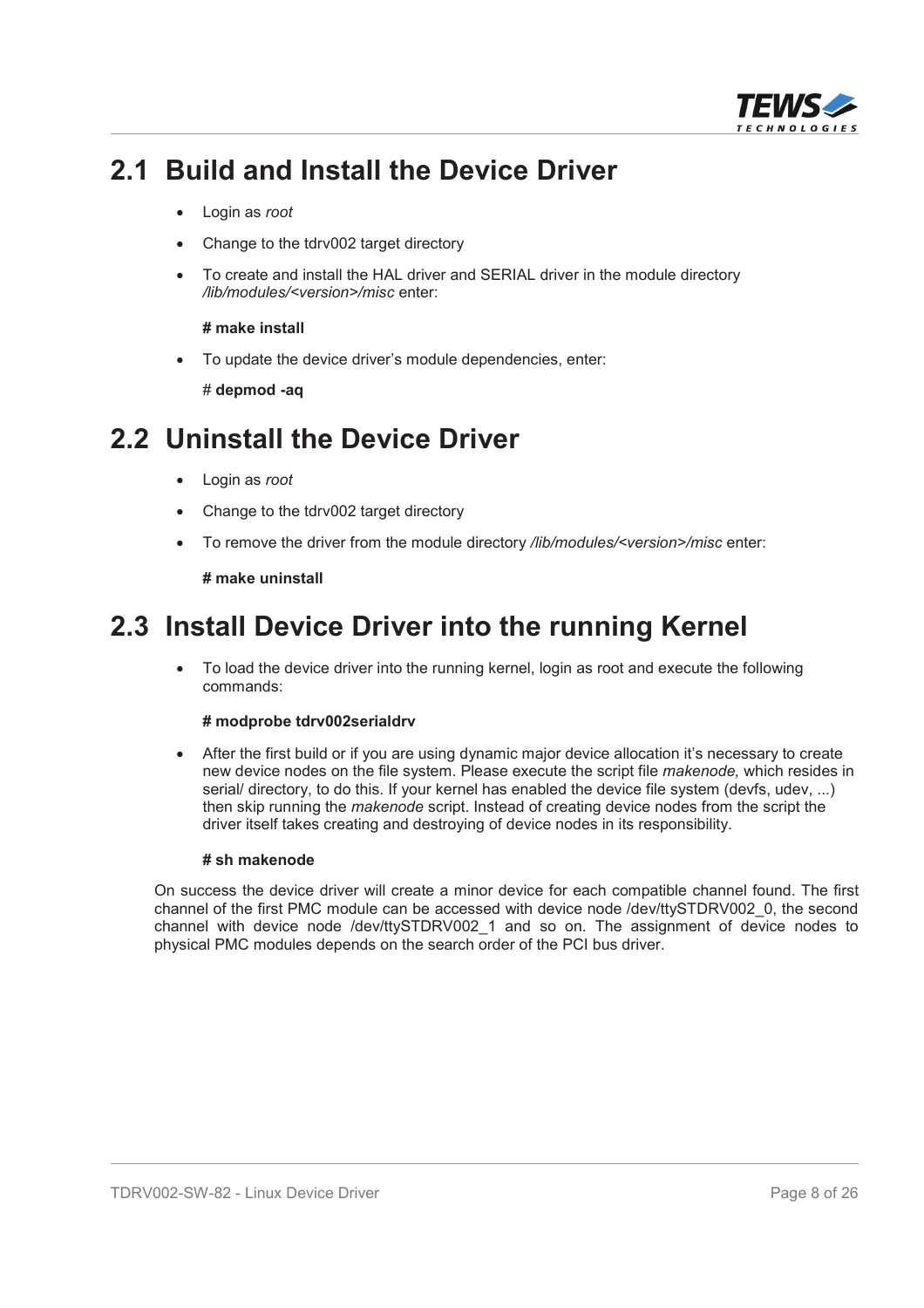

### **2.4 Remove Device Driver from the running Kernel**

• To remove the device driver from the running kernel login as root and execute the following command:

#### **# modprobe –r tdrv002serialdrv**

If your kernel has enabled a device file system (devfs, udev, ...), all /dev/ttySTDRV002\_\* nodes will be automatically removed from your file system after this.

**Be sure that the driver isn't opened by any application program. If opened you will get the response "***tdrv002serialdrv: Device or resource busy***" and the driver will still remain in the system until you close all opened files and execute** *modprobe –r* **again.**

### **2.5 Change Major Device Number**

This paragraph is only for Linux kernels without a device file system (devfs, udev, ...) installed.

The released TDRV002 driver uses dynamic allocation of major device numbers. If this isn't suitable for the application it's possible to define a major number separately for the *TTY* and *CUA* driver.

To change the major number edit the file *tdrv002serial.c*, change the following symbols to appropriate values and enter *make install* to create a new driver.

| TDRV002 TTY MAJOR | Defines the value for the terminal device. Valid<br>numbers are in range between 0 and 255. A<br>value of 0 means dynamic number allocation. |
|-------------------|----------------------------------------------------------------------------------------------------------------------------------------------|
| TDRV002 CUA MAJOR | Defines the value for the dial out device. Valid<br>numbers are in range between 0 and 255. A<br>value of 0 means dynamic number allocation. |

#### Example:

| #define TDRV002 TTY MAJOR |  | 122 |
|---------------------------|--|-----|
| #define TDRV002 CUA MAJOR |  | 123 |

**Be sure that the desired major number isn't used by other drivers. Please check** */proc/devices* **to see which numbers are free.**

**Keep in mind that's necessary to create new device nodes if the major number for the TDRV002 driver has changed and the makenode script isn't used.**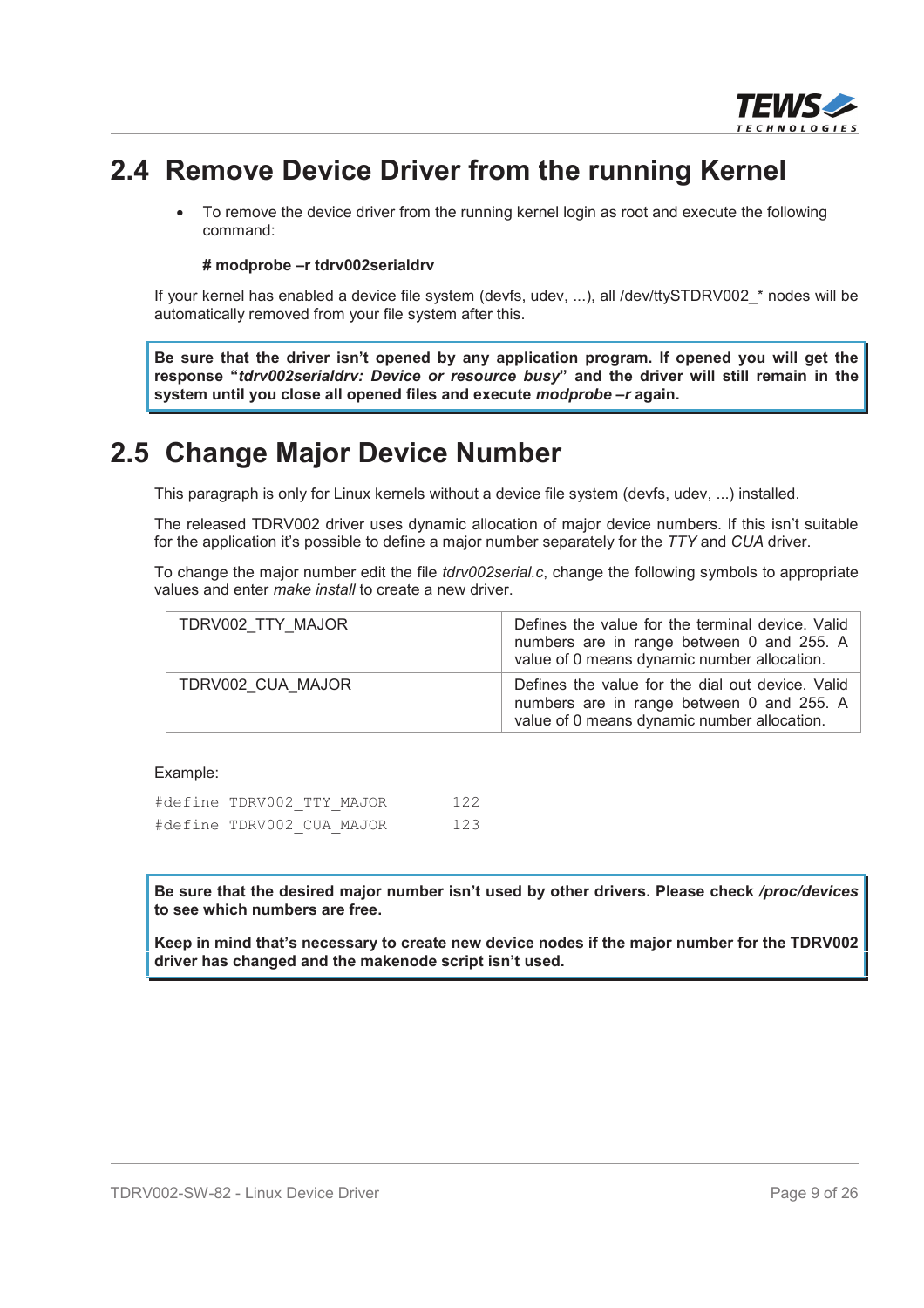

## **3 Device Driver Programming**

The TDRV002-SW-82 driver loosely bases on the standard Linux terminal driver. Due to this way of implementation the driver interface and functionality is compatible to the standard Linux terminal driver.

Please refer to the TERMIOS man page and driver programming related man pages for more information about serial driver programming.

### **3.1 Setting up Baud Rates**

The driver allows setting all baud rates supported by the channel. Not only standard baud rates are supported, also special baud rates are supported. The driver will always try to set the best matching baud rate.

There are two possibilities setting up baud rates:

The first is used to setup predefined baud rates, this is the standard way by using the termios structure (e.g. using ssty).

The second way allows the selection of all baud rates the module can support. This way uses the ioctl function *TDRV002\_IOCT\_SPEED* (please refer to the description of the ioctl function).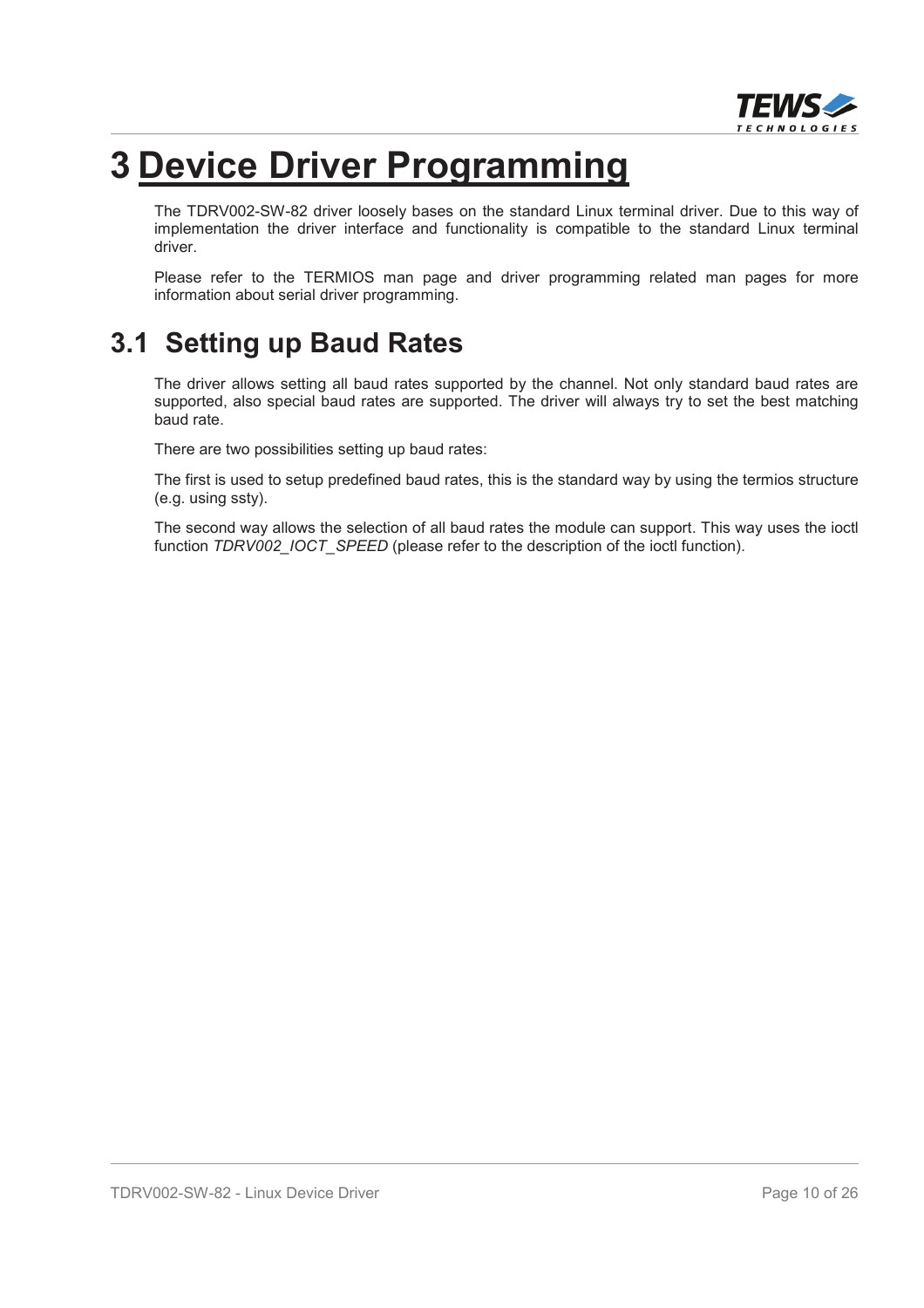

### **3.2 ioctl**

#### **NAME**

ioctl() device control functions

#### **SYNOPSIS**

#include <sys/ioctl.h> #include <tdrv002.h> #include <tdrv002user.h>

int ioctl(*int filedes, int request [, void \*argp])*

#### **DESCRIPTION**

The **ioctl** function sends a control code directly to a device, specified by *filedes*, causing the corresponding device to perform the requested operation. The argument *request* specifies the control code for the operation. The optional argument *argp* depends on the selected request and is described for each request in detail later in this chapter.

The following ioctl codes are defined in *tdrv002user.h*:

| Value                     | <b>Meaning</b>                              |
|---------------------------|---------------------------------------------|
| TDRV002 IOCQ BIST         | <b>Start Built-In-Self-Test</b>             |
| TDRV002_IOCT_CONF_TRANS   | Configure transceiver (physical interface)  |
| TDRV002 IOCT SPEED        | Setup user defined baud rates               |
| TDRV002 IOCQ GET SPEED    | Returns the current configured baud rate    |
| TDRV002 IOCQ GET INFO     | Reads out hardware information of a channel |
| TDRV002 IOCT SET FIFOTRIG | Configure FIFO trigger levels               |

See below for more detailed information on each control code.

**To use these TDRV002 specific control codes the header file** *tdrv002user.h* **must be included in the application.**

#### **RETURNS**

On success, zero is returned. In case of an error, a value of –1 is returned. The global variable *errno* contains the detailed error code.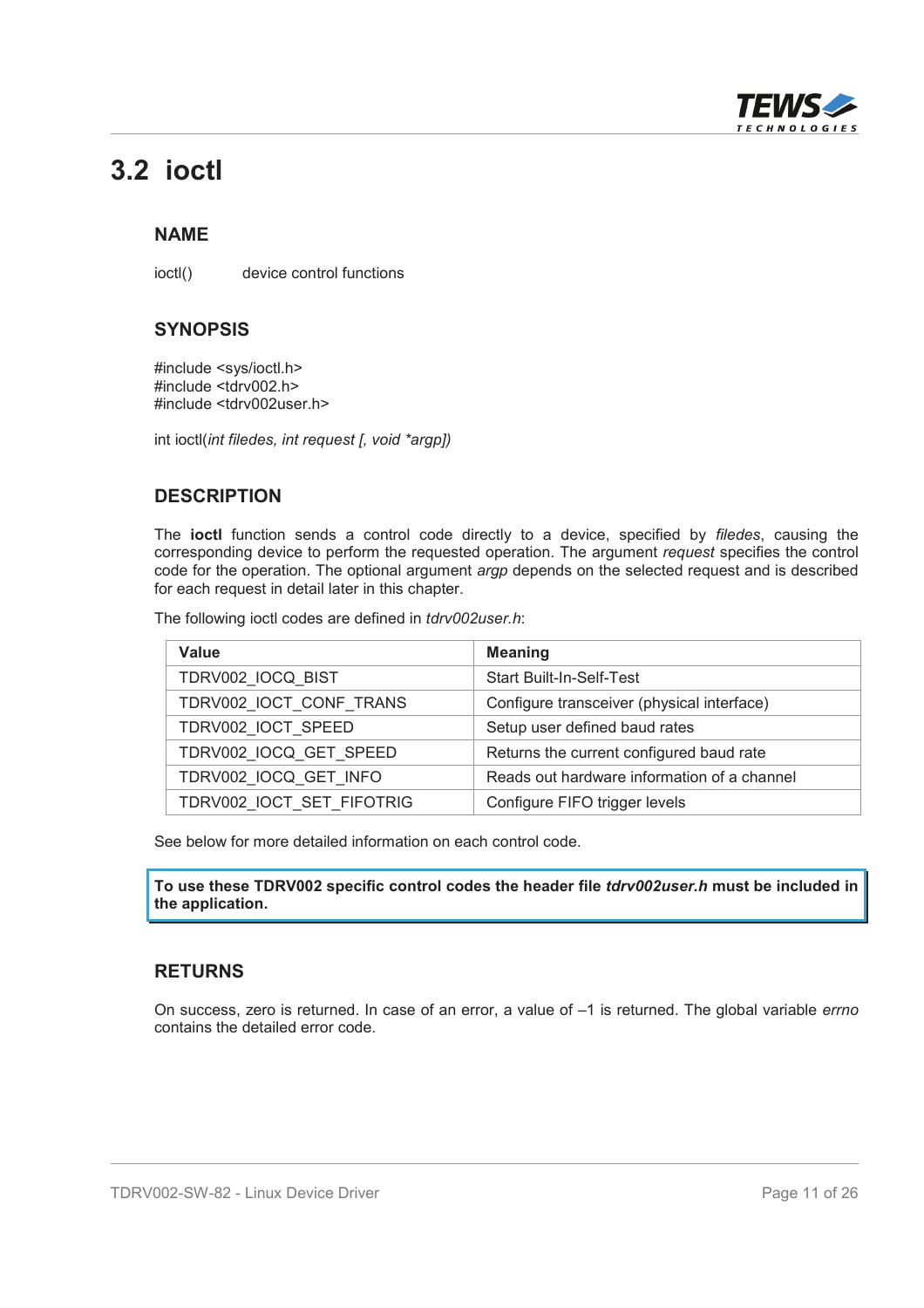

#### **ERRORS**

| <b>Error Code</b> | <b>Description</b>                                                                                                              |
|-------------------|---------------------------------------------------------------------------------------------------------------------------------|
| <b>EINVAL</b>     | Invalid argument. This error code is returned if the requested ioctl function is<br>unknown. Please check the argument request. |

Other function dependent error codes will be described for each ioctl code separately. Note, the TDRV002 driver always returns standard Linux error codes.

#### **SEE ALSO**

ioctl man pages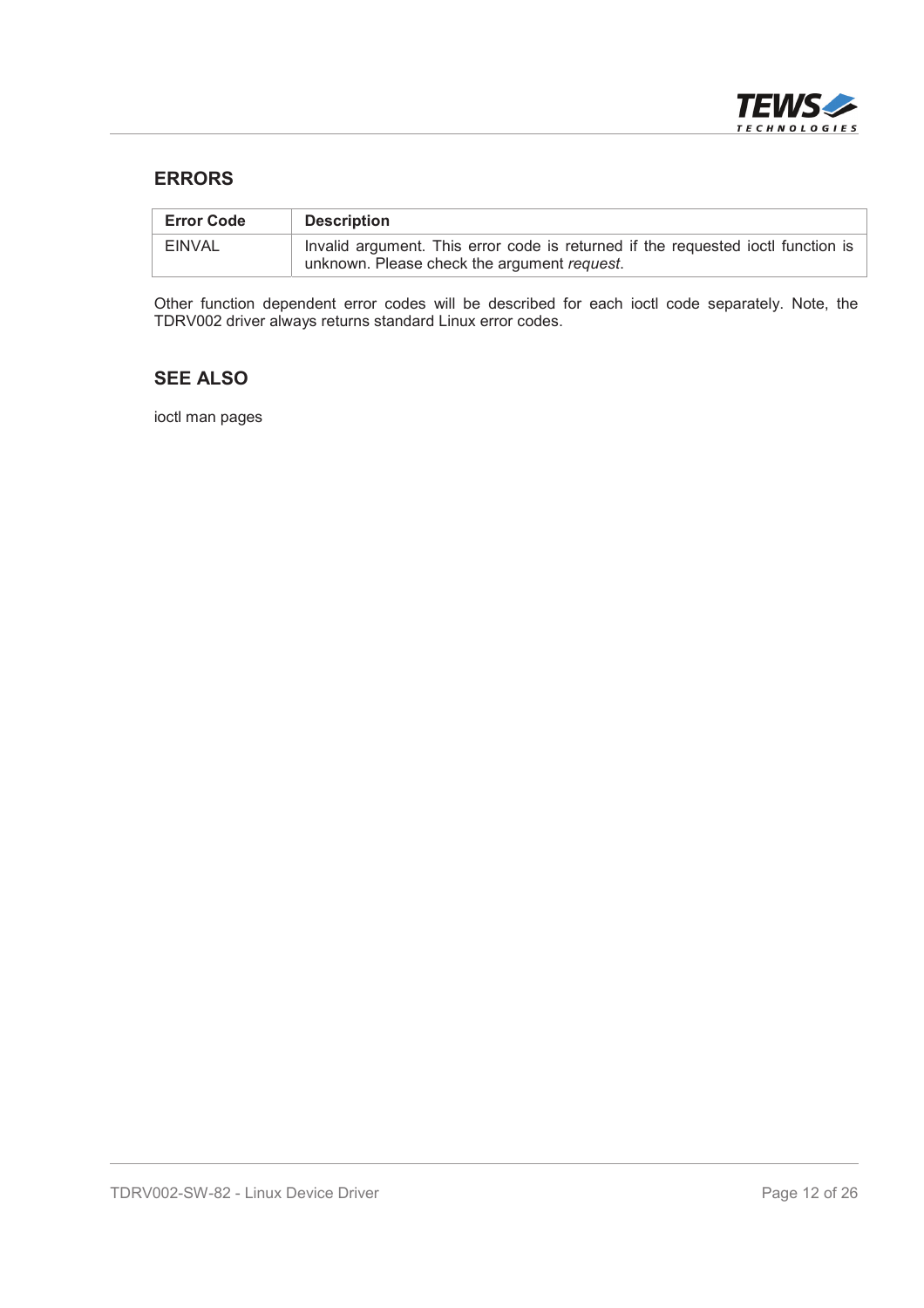

#### **3.2.1 TDRV002\_IOCQ\_BIST**

#### **NAME**

TDRV002\_IOCQ\_BIST – Start Built-In-Self-Test

#### **DESCRIPTION**

The TDRV002 driver (version 1.1.0 and higher) supports a special IOCTL function for testing module hardware and for system diagnostic. The optional argument can be omitted for this ioctl function.

The functionality is called Built-In-Self-Test or BIST. With BIST you can test each channel of all your modules separately. There are three different test classes. First is a line test, second an interrupt test and the last a data integrity test. All tests run with local channel loopback enabled, so you don't need an external cable connection. The Fig. 3-1 describes the loop back configuration of an 8 channel UART, so all line arrays are index with [7:0]. For the two and four channel UARTs, the line arrays should be indexed with [1:0] or [3:0].



Fig. 3-1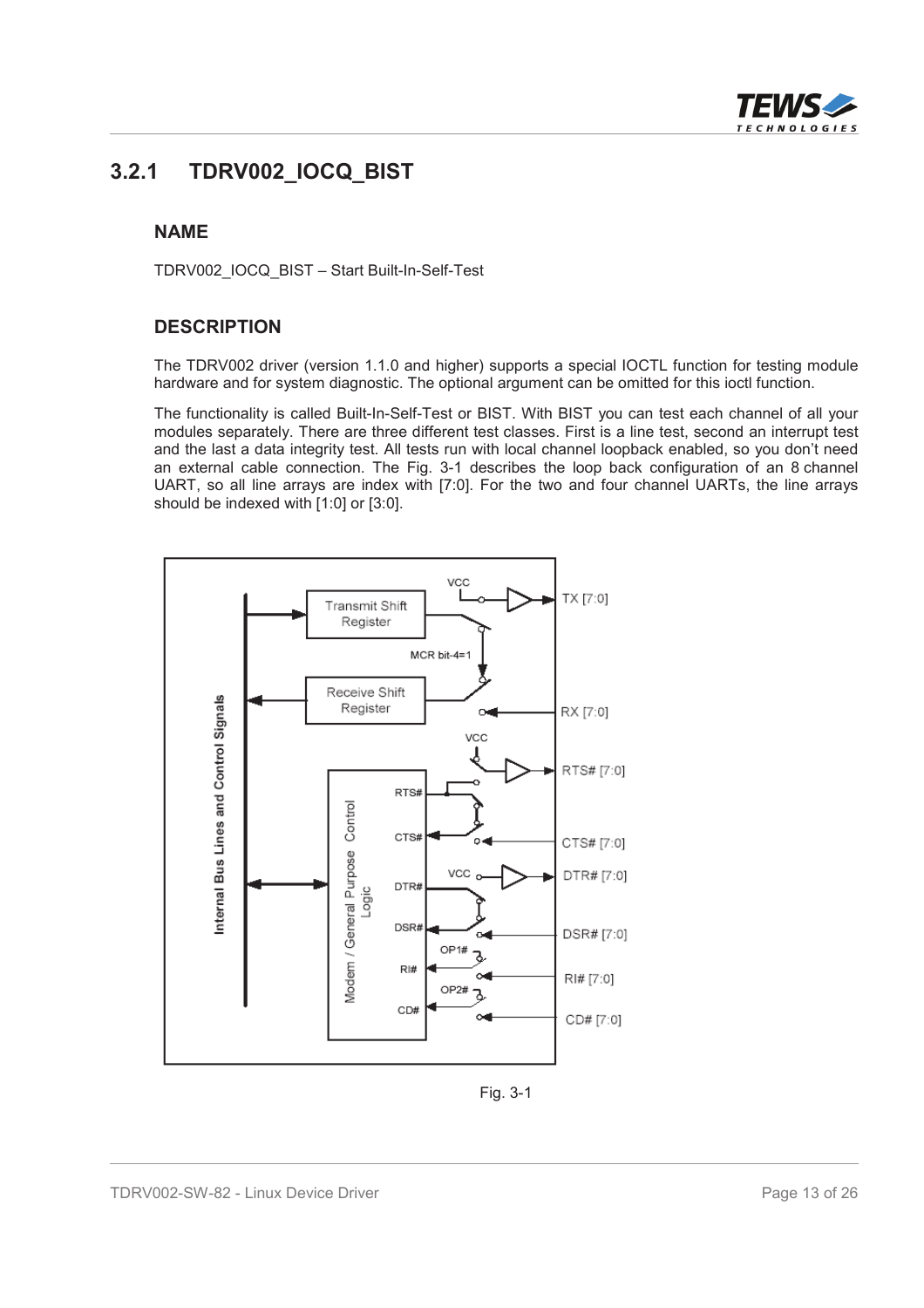

The line test contains a test of all modem lines (RTS/CTS, DTR/DSR, OP1/RI, OP2/CD). Only the static states for both electrical levels are tested on each sender – receiver line pair.

For testing interrupts the BIST transmits a test buffer with known data and size. All data should be received on same channel during internal loopback. If not, there is an interrupt error. The buffer size is 1024 BYTE. The baud rate has to be set through the standard terminal IOCTL functions.

The last test verifies received data to assert data integrity.

```
#include <tdrv002user.h>
int result, tty1;
/* Start Built-In Selftest, */
result = ioctl(tty1, TDRV002 IOCQ BIST, NULL);
if (result < 0) {
  printf("ERRNO %d - %s\n", errno, strerror(errno));
}
else if (result > 0) {
  printf("BIST detected a line error!\n");
  if (result & TDRV002_ERTSCTS)
    printf("RTS/CTS line broken!\n");
  if (result & TDRV002_EDTRDSR)
    printf("DTR/DSR line broken!\n");
  if (result & TDRV002_ERI)
    printf("OP1/RI line broken!\n");
  if (result & TDRV002_ECD)
    printf("OP2/DCD line broken!\n");
  if (result & TDRV002_EDATA)
    printf("Data integrity test failed!\n");
}
else {
  printf("INFO: Port successfully tested.\n");
}
```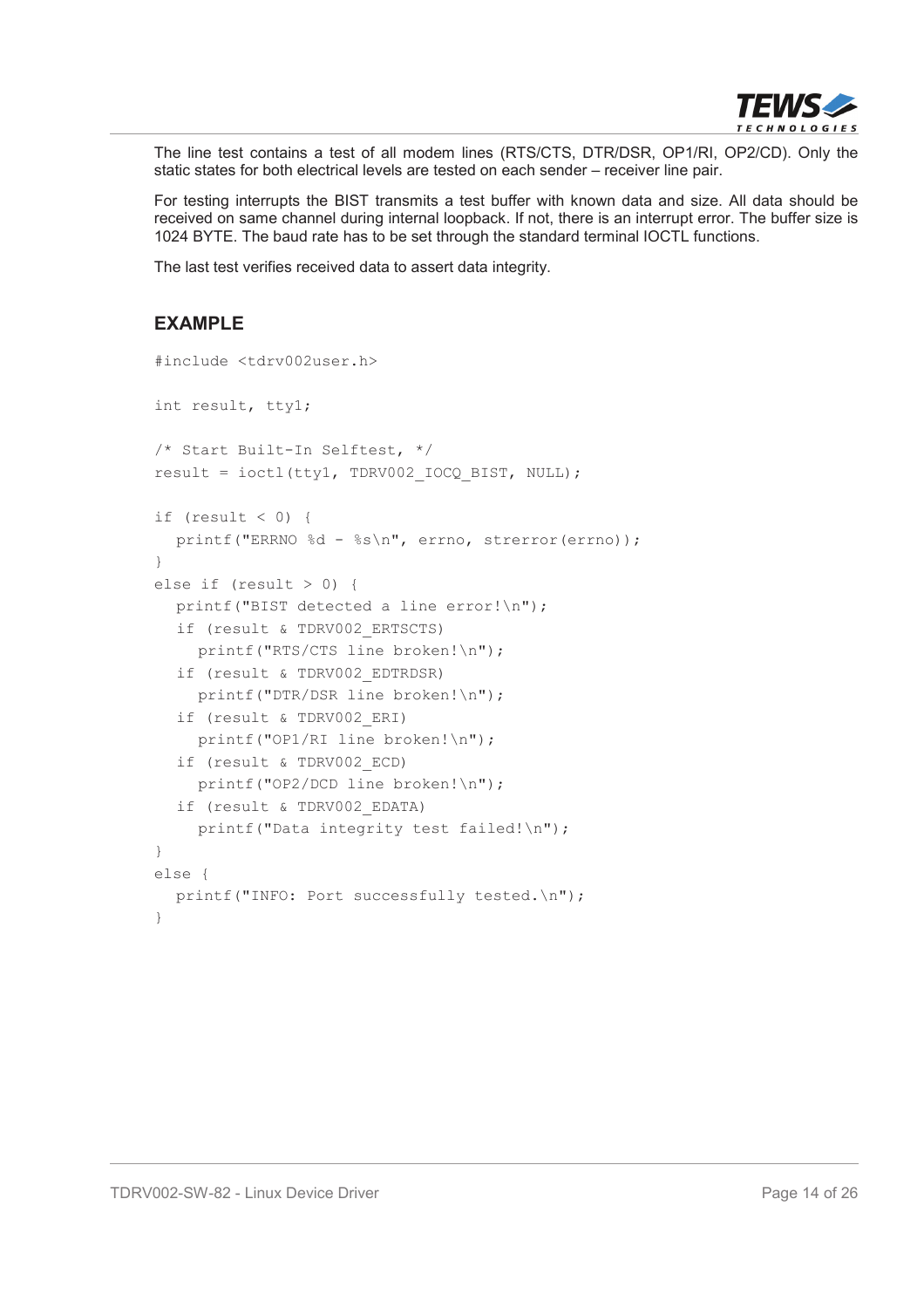

#### **RETURNS**

If return value is > 0 one of three tests failed. Use the following flags to get a detailed error description.

| <b>Return Code</b> | <b>Description</b>                                               |
|--------------------|------------------------------------------------------------------|
| TDRV002_ERTSCTS    | If set RTS/CTS line broken.                                      |
| TDRV002_EDTRDSR    | If set DTR/DSR line broken.                                      |
| TDRV002 ERI        | If set OP1/RI line broken.                                       |
| TDRV002 ECD        | If set OP2/CD line broken.                                       |
| TDRV002 EDATA      | Data integrity test failed. No correct transmission<br>possible. |

#### **ERRORS**

| <b>Error Code</b>  | <b>Description</b>                                                               |
|--------------------|----------------------------------------------------------------------------------|
| ETIME              | A timeout occurred during wait, interrupts do not work<br>correctly.             |
| <b>EAGAIN</b>      | Your task should never been blocked. Change it to use<br>the Built-In-Self-Test. |
| <b>ERESTARTSYS</b> | Interrupted by external signal.                                                  |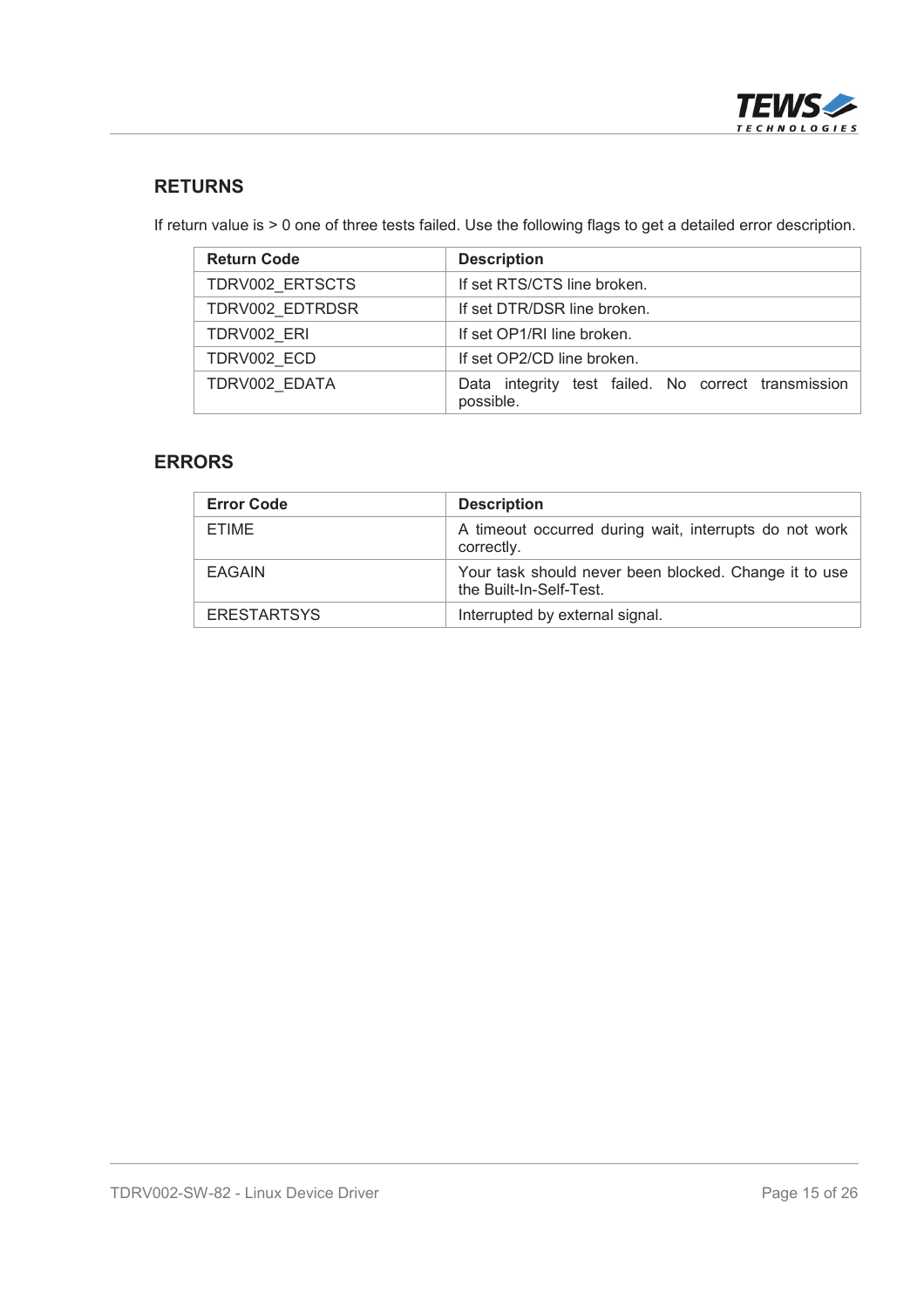

### **3.2.2 TDRV002\_IOCT\_CONF\_TRANS**

#### **NAME**

TDRV002\_IOCT\_CONF\_TRANS – Configure transceiver

#### **DESCRIPTION**

This ioctl function configures the transceiver circuit of all TDRV002 modules with a programmable physical interface.

The configuration is passed by value by the parameter *arg* to the driver.

The flags below are available and should be ORed to build a configuration value:

| <b>Value</b>            | <b>Meaning</b>                                                                                            |
|-------------------------|-----------------------------------------------------------------------------------------------------------|
| TDRV002 CFG RS485 RS232 | Set to enable RS485 interface, clear to enable<br>RS232 interface.                                        |
| TDRV002_CFG_HDPLX       | Set to enable half-duplex interface, clear to enable<br>full-duplex interface.                            |
| TDRV002 CFG RENA        | Set to enable "auto RS485 receiver enable" feature,<br>clear to disable it.                               |
| TDRV002 CFG RTERM       | Set to enable receiver termination, clear to disable it.                                                  |
| TDRV002 CFG TTERM       | Set to enable transmitter termination, clear to<br>disable it.                                            |
| TDRV002 CFG SLEWLIMIT   | Set to enable slew limit mode, clear to disable it.                                                       |
| TDRV002 CFG SHDN        | Set to shutdown the whole transceiver circuit, clear<br>to enable the transceiver.                        |
| TDRV002 CFG AUTO RS485  | Set to enable "UART Auto RS485 Mode", clear to<br>disable it. (See UART XR17D15x Hardware User<br>Manual) |

Beside the certain flags the tdrv002user.h header file offers a set of standard configurations that could be used alternatively. The following predefined macros could be used:

| <b>Value</b>          | <b>Meaning</b>                    |
|-----------------------|-----------------------------------|
| TDRV002_INTF_OFF      | Shutdown mode / disable interface |
| TDRV002 INTF RS232    | RS232                             |
| TDRV002 INTF RS422    | RS422 (Multidrop / Full Duplex)   |
| TDRV002 INTF RS485FDM | RS485 Full Duplex (Master)        |
| TDRV002 INTF RS485FDS | RS485 Full Duplex (Slave)         |
| TDRV002 INTF RS485HD  | RS485 Half Duplex                 |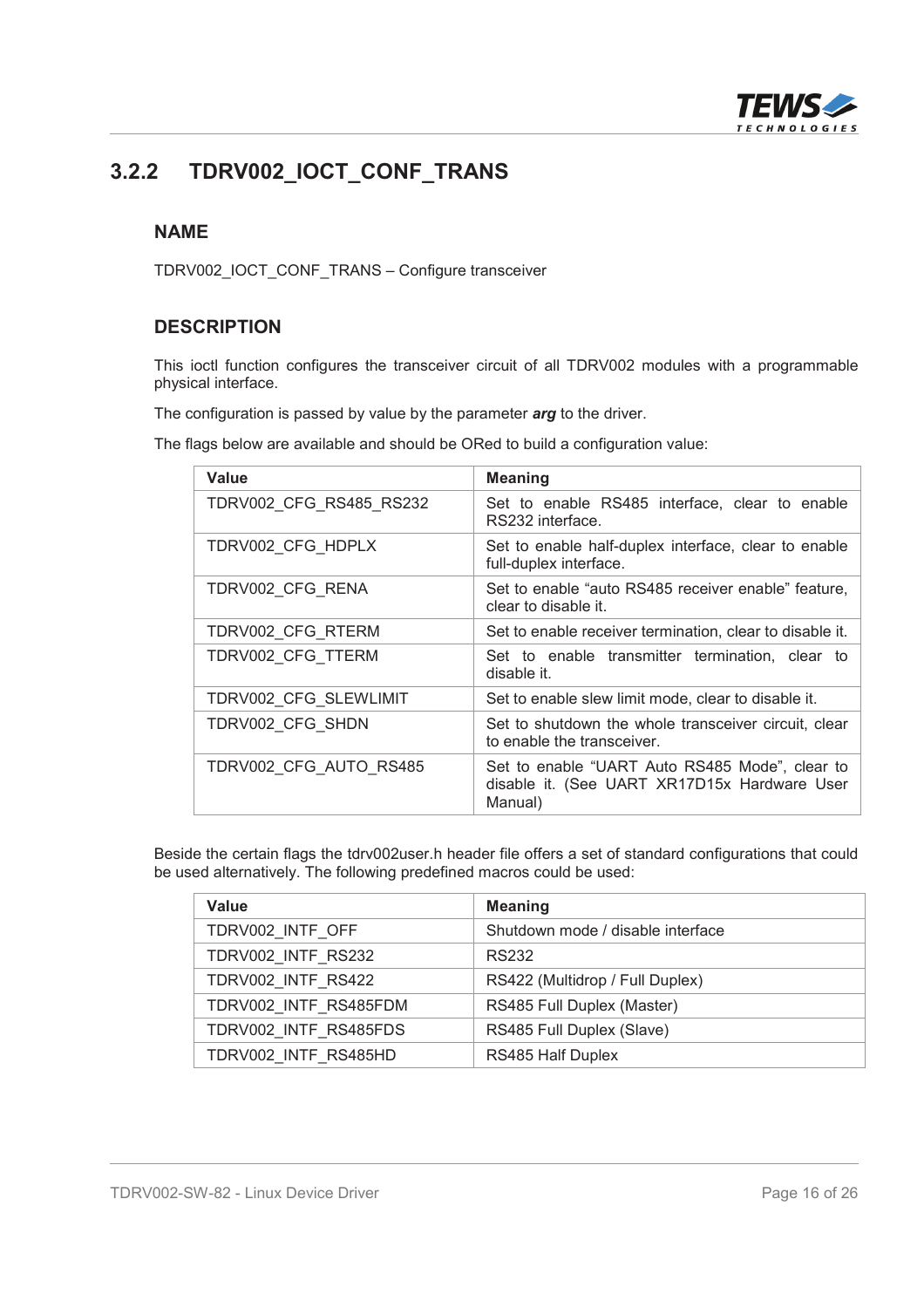

#### **EXAMPLE**

```
#include <tdrv002user.h>
unsigned long config;
int result;
int tty1, tty2; /* device handles of modules with programmable
                  transceivers */
/* Setup channel as RS485 Full Duplex (Master)*/
config = TDRV002 CFG RS485 RS232 |
         TDRV002_CFG_RTERM |
         TDRV002_CFG_TTERM;
result = ioctl(tty1, TDRV002 IOCT CONF TRANS, config);
if (result < 0) {
  /* handle errors */
}
/* Setup channel as RS485 Full Duplex (Master) (alternative way) */
config = TDRV002 INTF RS485FDM;
result = ioctl(tty1, TDRV002 IOCT CONF TRANS, config);
if (result < 0) {
  /* handle errors */
}
/* Shutdown the physical interface of certain channel */
config = TDRV002 INTF OFF;
result = ioctl(tty2, TDRV002 IOCT CONF TRANS, config);
if (result < 0) {
  /* handle errors */
}
```
#### **ERRORS**

| <b>Error Code</b> | <b>Description</b>                                                                                                                                   |
|-------------------|------------------------------------------------------------------------------------------------------------------------------------------------------|
| <b>ENODEV</b>     | The selected device has no programmable physical<br>interface. See Hardware User Manual for detailed<br>information about programmable transceivers. |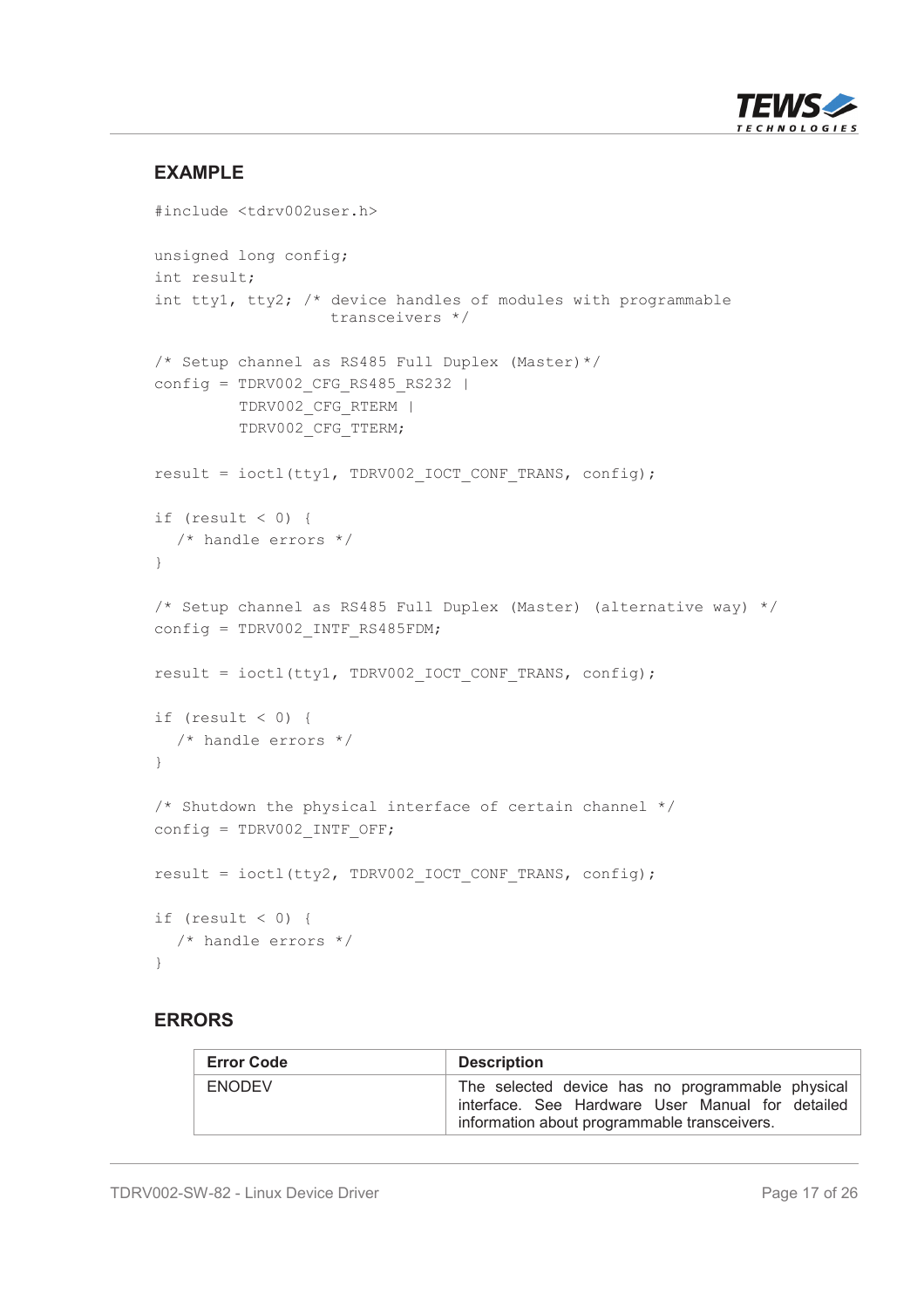

### **3.2.3 TDRV002\_IOCT\_SPEED**

#### **NAME**

TDRV002\_IOCT\_SPEED – Setup user defined baud rates

#### **DESCRIPTION**

This ioctl function sets up a user defined baud rate. This allows using the TDRV002 device with every adjustable baud rate.

The new baud rate is passed by value by the parameter *arg* to the driver. The baud rate limits are device and configuration dependent, so please refer to the suitable manual.

**The function tries to set the baud rate in "X16-mode", if the nearest configurable baud rate has a difference greater than 3% to the chosen one, the driver will setup the baud rate in "X8 mode" or in"X4-mode", if supported by hardware.**

**If a user defined baud rate is set, standard tools (like** *stty***) will return invalid information about the selected baud rate.**

```
#include <tdrv002user.h>
int result, tty1;
/* Setup 14400 Baud */result = ioctl(tty1, TDRV002 IOCT SPEED, 14400);
if (result < 0) {
  /* handle errors */
}
```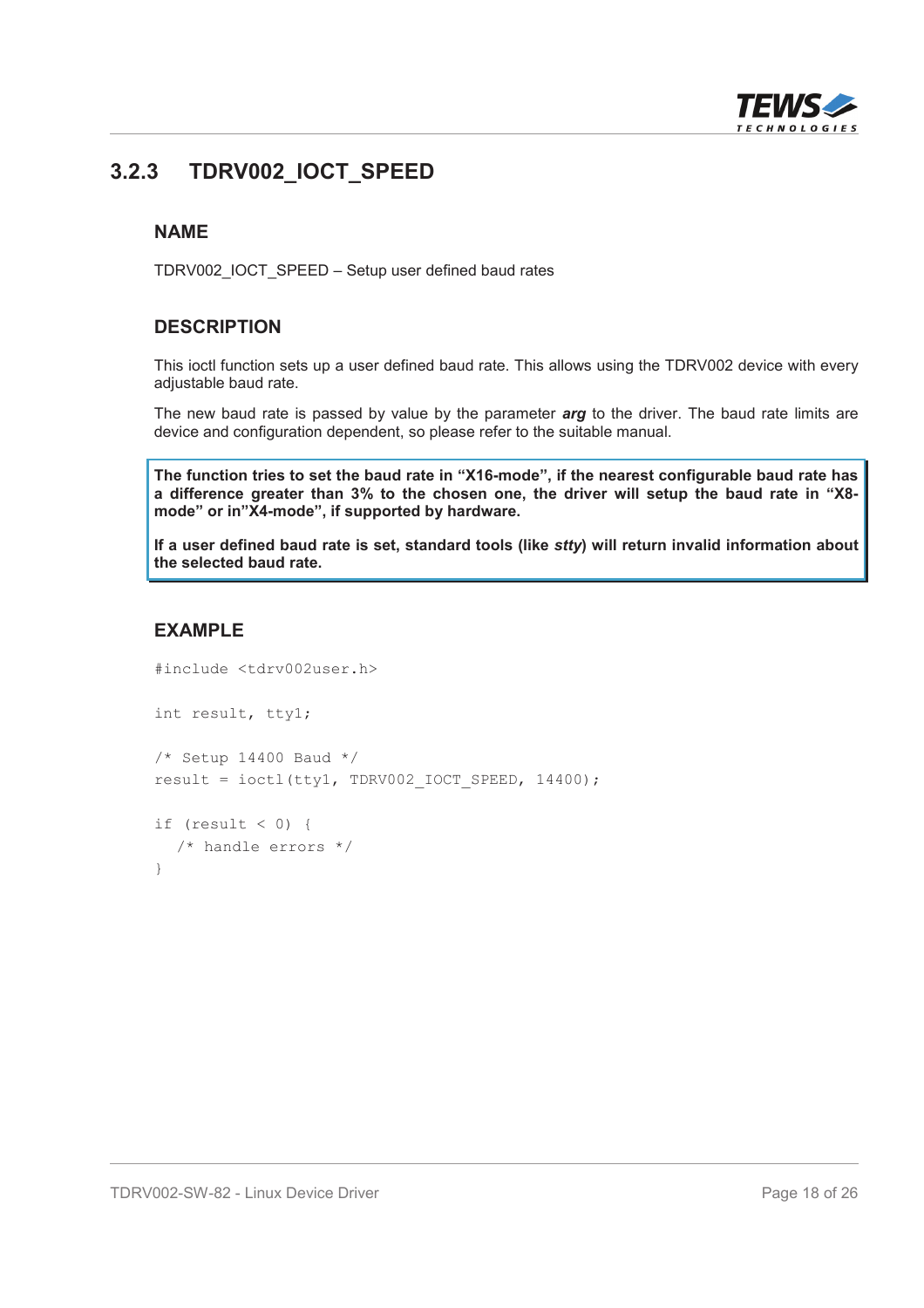

### **3.2.4 TDRV002\_IOCQ\_GET\_SPEED**

#### **NAME**

TDRV002\_IOCQ\_GET\_SPEED – Read the current configured baud rate

#### **DESCRIPTION**

This ioctl function returns the currently configured baud rate of the specified channel. This allows checking if a baud rate can be configured correctly or if it is substituted by the nearest configurable baud rate.

The current baud rate is returned in the integer argument the parameter *arg* points on.

```
#include <tdrv002user.h>
int result, tty1, baudrate;
result = ioctl(tty1, TDRV002 IOCQ GET SPEED, &baudrate);
if (result < 0) {
  /* handle errors */
}
else {
  printf("Current Baudrate: %d\n", baudrate);
}
```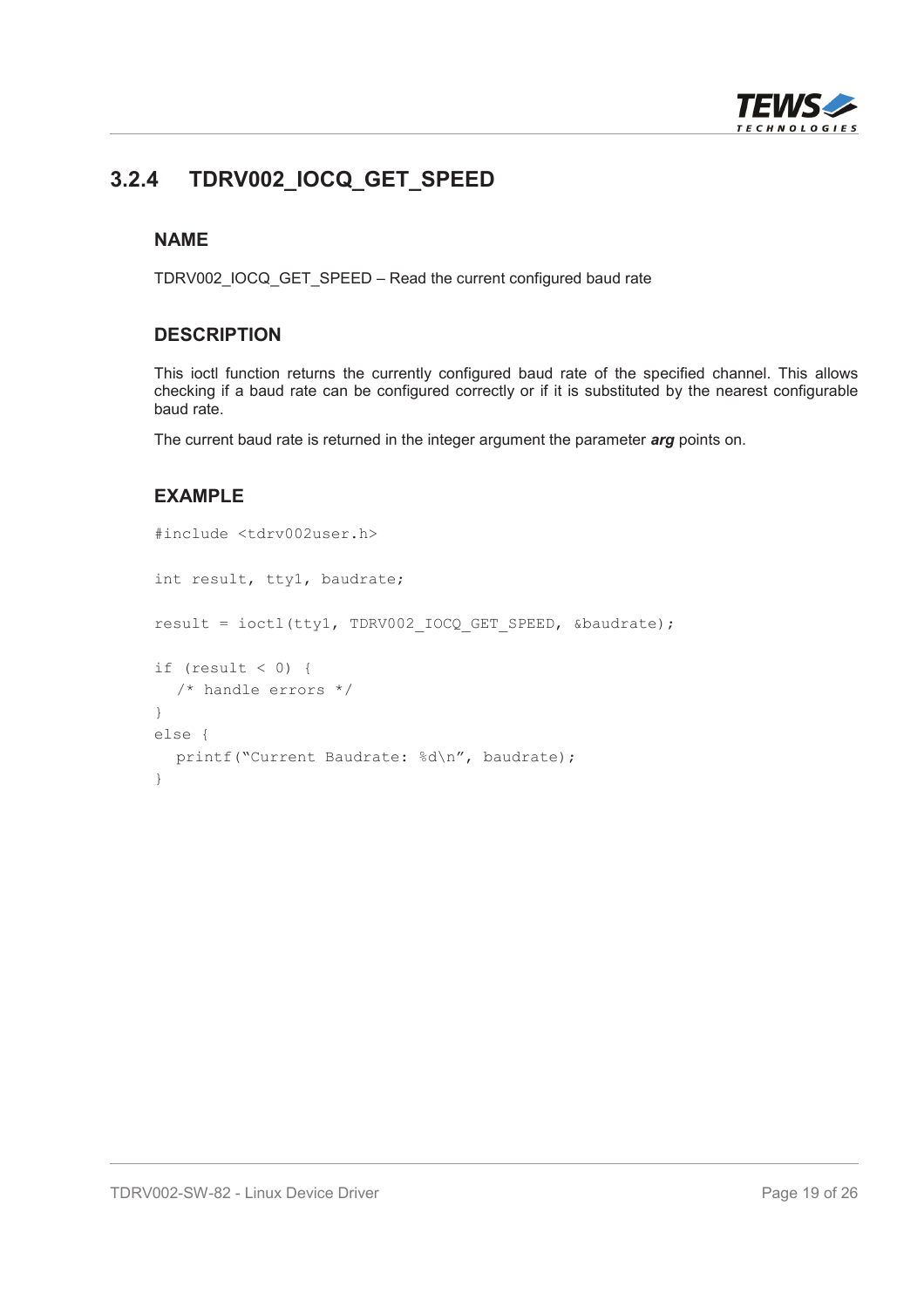

#### **3.2.5 TDRV002\_IOCQ\_GET\_INFO**

#### **NAME**

TDRV002\_IOCQ\_GET\_INFO – Reads information about the position and type of a channel

#### **DESCRIPTION**

This ioctl function reads the module position, module ID and the local channel number of a specified channel. This information may allow an easier module identification and configuration checking in the system.

A pointer to the information buffer (TDRV002\_GET\_INFO\_STRUCT) is passed by the parameter *arg* to the driver

typedef struct

{

| int                      | pciBusNo;         |  |
|--------------------------|-------------------|--|
| int                      | pciParentBusNo;   |  |
| int                      | pciDeviceNo;      |  |
| int                      | localChannelNo;   |  |
| int                      | deviceld;         |  |
| int                      | subSystemId;      |  |
| char                     | typeStr[20];      |  |
| int                      | intfProgrammable; |  |
| unsigned char            | intfConfig;       |  |
| TDRV002 GET INFO STRUCT; |                   |  |

#### *pciBusNo*

Returns the PCI bus number the UART is mounted. Some TDRV002 supported modules have their own PCI bridge in this case the value is the number of the local PCI bus on the module.

#### *pciParentBusNo*

Returns the PCI bus number of the parent PCI bus. This value may be interesting if a module type with an own PCI bridge is used. If there is no parent PCI bus, the value will be -1.

#### *pciDeviceNo*

Returns the PCI device number of the UART controller. This specifies a fix place on the PCI bus and may be used to identify a special module. The value returns the PCI device number of the UART not that one of the TDRV002 supported module.

#### *localChannelNo*

Returns the local channel number of the specified device. The first channel on a module starts with 0, the second is 1 and so on.

#### *deviceId*

Returns the PCI device ID, this identifies the model type.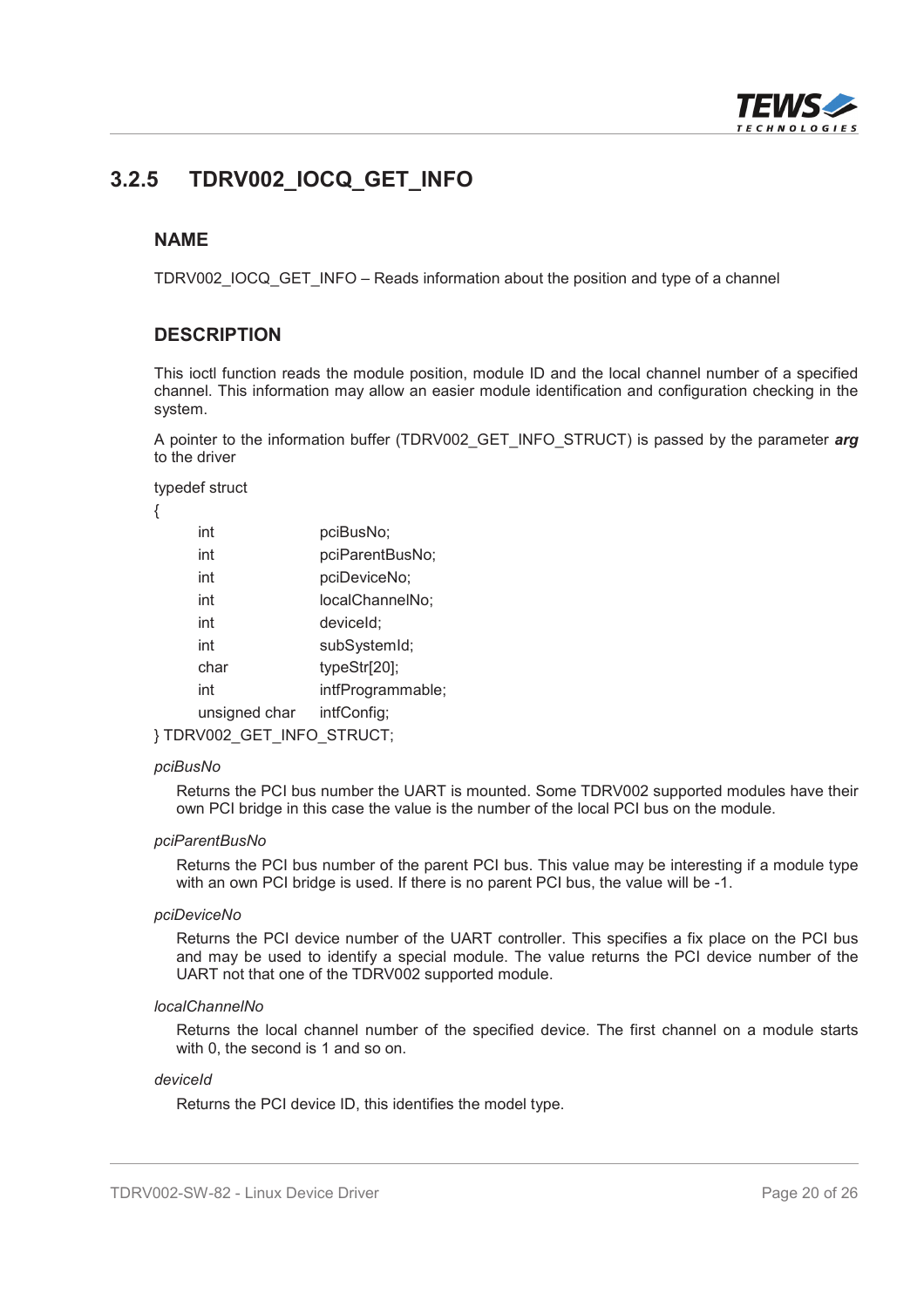

*subSystemId*

Returns the PCI Subsystem ID, this identifies the model variant.

*typeStr*

Returns a string with the product name, e.g. TPMC461-12 or TCP462-10

*intfProgrammable*

Returns TRUE (1) if the specific channel offers a programmable interface.

*intfConfig*

Returns the current transceiver interface configuration. For a description of this value refer to function TDRV002\_IOCT\_CONF\_TRANS.

```
#include <tdrv002user.h>
int result, tty1;
TDRV002 GET INFO STRUCT infoBuf;
/* Display channel position and Moduletype */
result = ioctl(tty1, TDRV002_IOCQ_GET_INFO, &infoBuf);
if (result < 0) {
  printf("Device: %d/%d/%d: %s\n",
         infoBuf.pciBusNo,
         infoBuf.pciDeviceNo,
         infoBuf.localChannelNo,
         infoBuf.typeStr);
  if (infoBuf.intfProgrammable)
  {
    printf("Interface configuration : %02Xh\n", infoBuf.intfConfig);
  } else {
    printf("Interface is not configurable.\n");
  }
}
```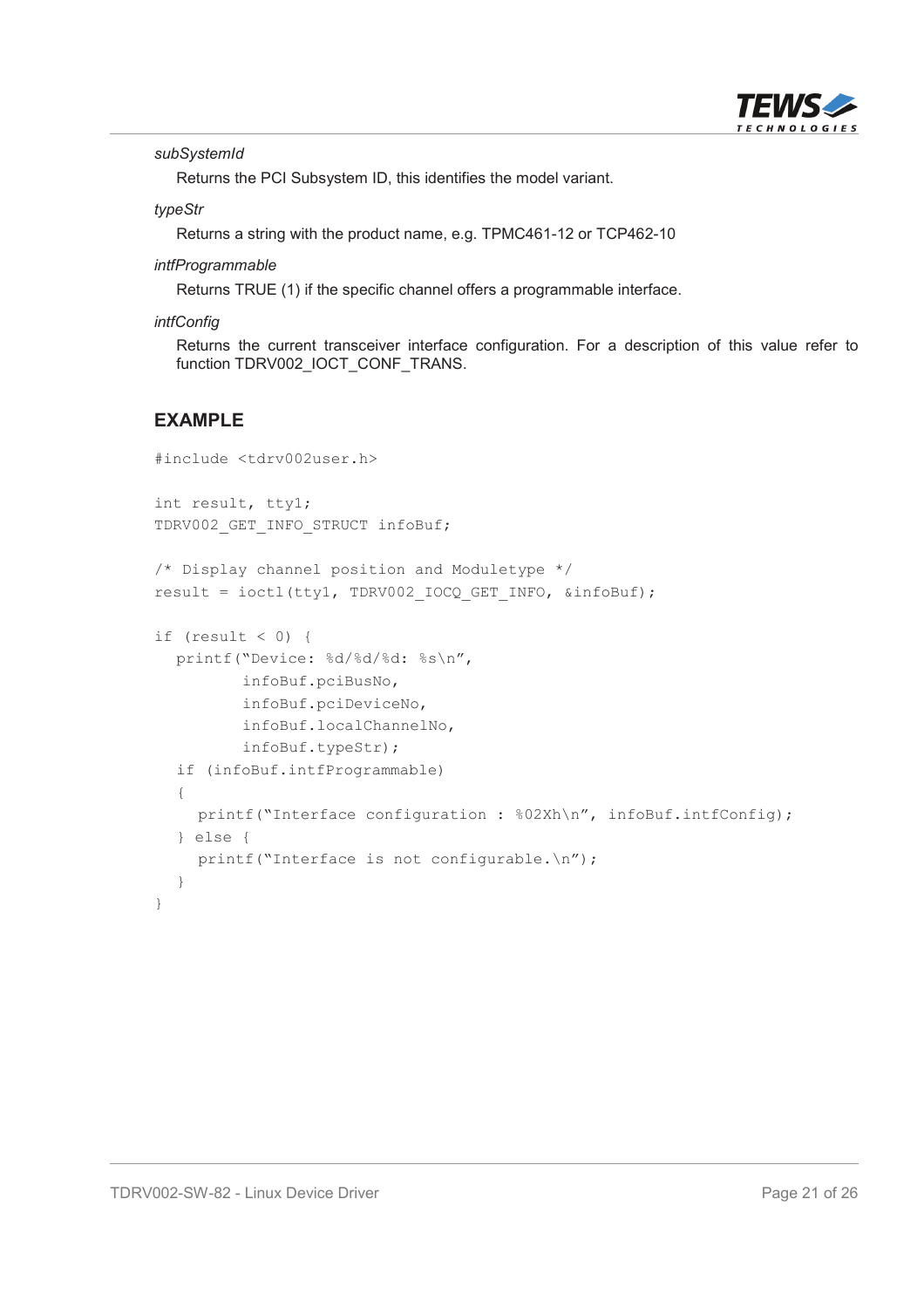

### **3.2.6 TDRV002\_IOCT\_SET\_FIFOTRIG**

#### **NAME**

TDRV002\_IOCT\_SET\_FIFOTRIG – Configure FIFO trigger levels

#### **DESCRIPTION**

This ioctl function configures the FIFO trigger levels for hardware receive and transmit FIFO. This allows optimizing interrupt load or data loss protection.

The new FIFO trigger level must be specified in structure (TDRV002 SET FIFO STRUCT). The pointer of the structure must be passed by the parameter *arg* to the driver.

typedef struct

{

| unsigned int              | txFifoTrig; |
|---------------------------|-------------|
| unsigned int              | rxFifoTrig; |
| }TDRV002_SET_FIFO_STRUCT; |             |

*txFifoTrig*

This value specifies the new FIFO trigger level, which specifies the number of characters left in the transmit FIFO when the controller will generate an interrupt announcing that there is space in the transmit FIFO to be filled with more data ready to be transmitted. Allowed values are 0...64 (for all TPMC and TCP boards) and 0…255 (for TXMC boards), but 0 specifies to use the default value of 16.

**Increasing the value will increase interrupt load but the possibility of gaps in data transmission (while data is ready to send) will be decreased. Decreasing the value will decrease interrupt load but increase the risk of transmission gaps.**

*rxFifoTrig*

This value specifies the new FIFO trigger level, which specifies the number of characters in the receive FIFO when the controller will generate an interrupt announcing that data should be read. Allowed values are 0...64 (for all TPMC and TCP boards) and 0…255 (for TXMC boards), but 0 specifies to use the default value of 48.

**Increasing this value will decrease interrupt load, but will increase the risk of data loss, if hardware handshake is not used. Decreasing the value will increase interrupt load, but decrease the risk of data loss.**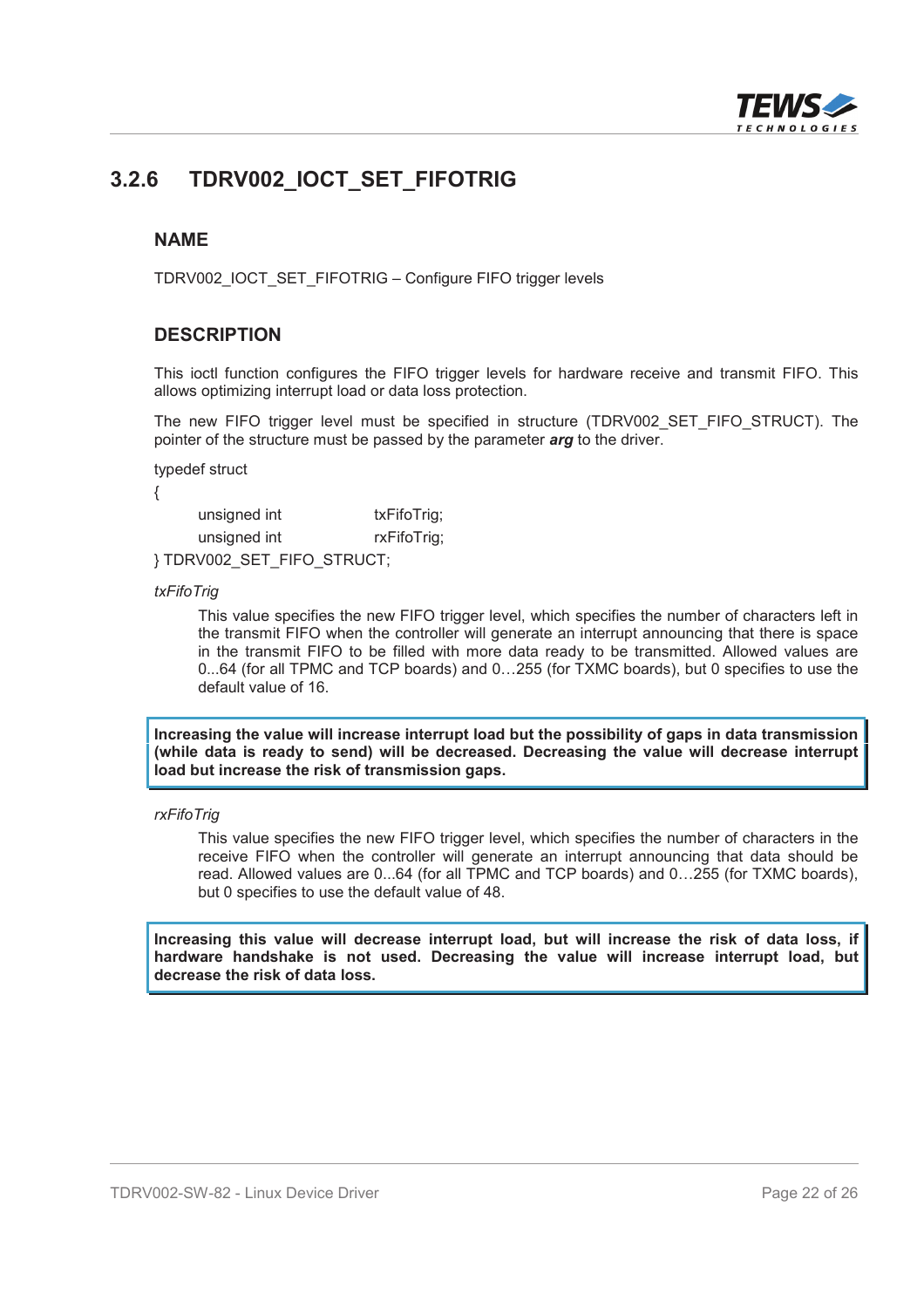

```
#include <tdrv002user.h>
int result, ttyl;
TDRV002 SET FIFO STRUCT fifoBuf;
/* Rx-FIFO-trigger: 32 */
/* Tx-FIFO-trigger: 40 */
fifoBuf.rxFifoTrig = 32;
fifoBuf.txFifoTrig = 40;
result = ioctl(tty1, TDRV002_IOCT_SET_FIFOTRIG, &fifoBuf);
if (result < 0) {
  /* handle errors */
}
```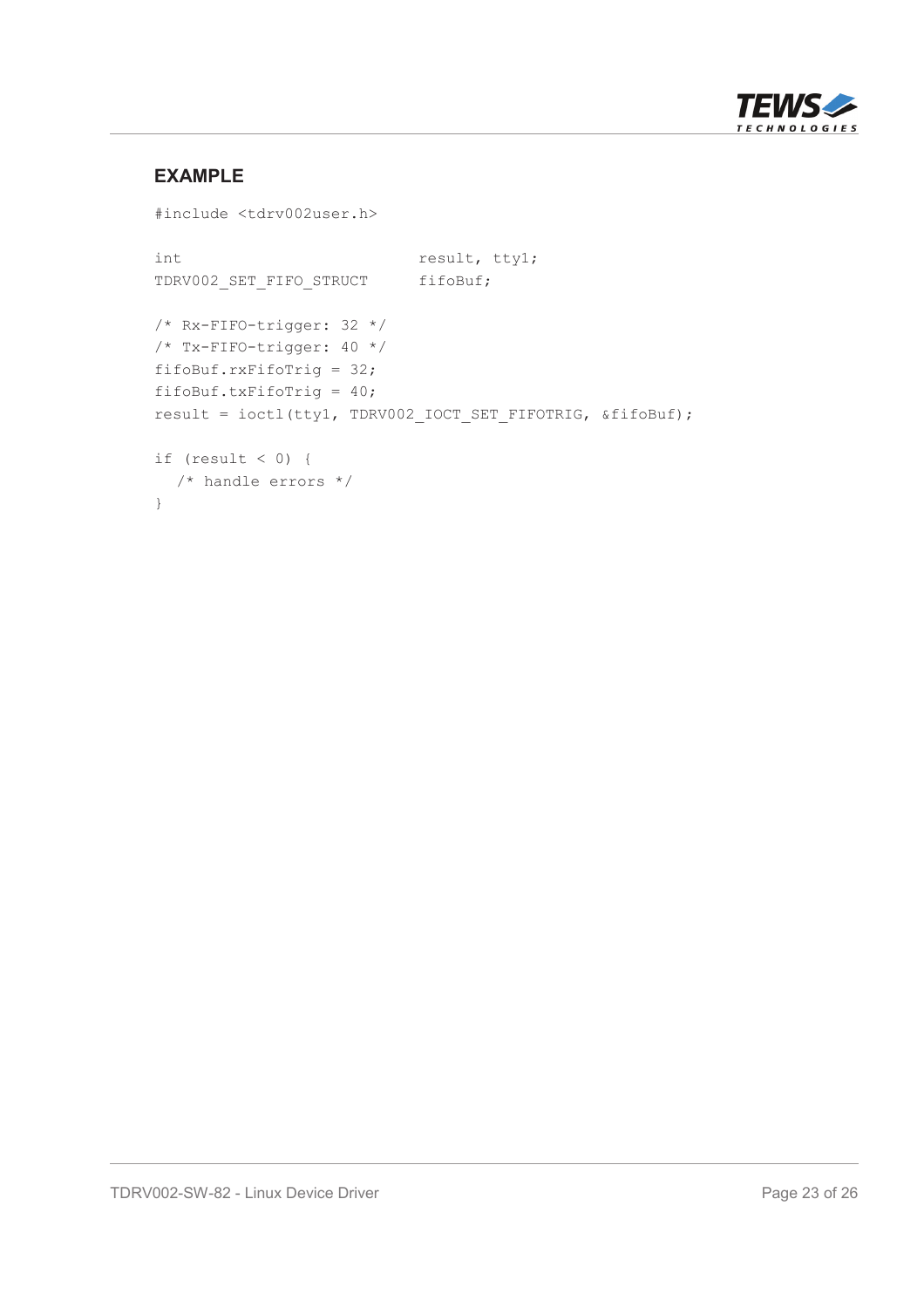

## **4 tdrv002config – Command Line Tool**

To setup the physical interface of a certain channel you can use example/tdrv002config for programming of the transceiver circuit.

```
format : tdrv002config <minor1> <options>
example: tdrv002config 0 crs485 crterm
         configures /dev/ttySTDRV002_0 to RS422 full duplex master
List of all options:
    crs485
    chdplx
    crena
    crterm
    ctterm
    cslewlimit
    cshdn
```
For detailed configuration options information see TDRV002 IOCT CONF TRANS ioctl function description.

cautors485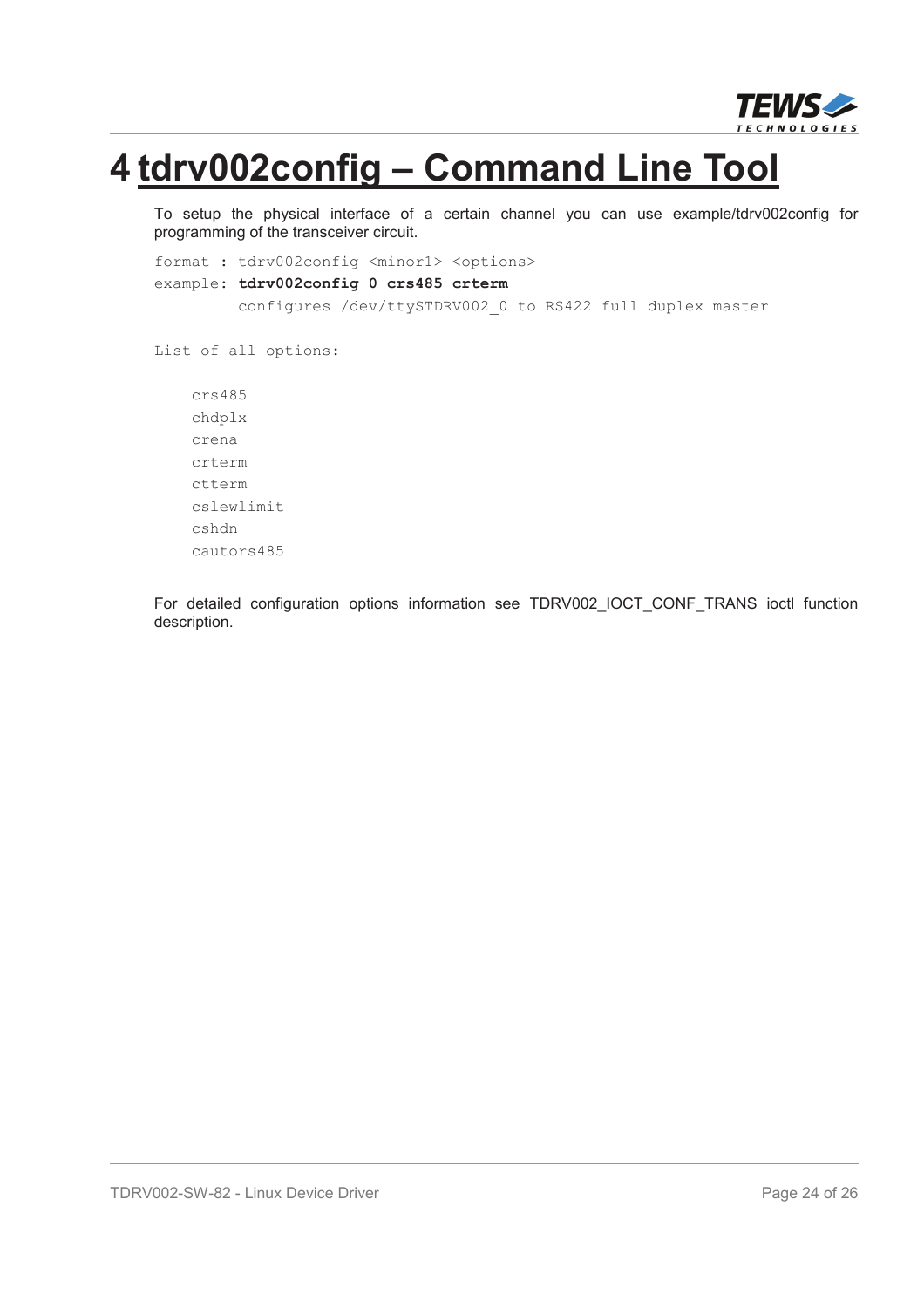

## **5 Diagnostic**

If the TDRV002 driver does not work properly it is helpful to get some status information from the driver respective kernel.

The Linux */proc* file system provides information about kernel, resources, driver, devices and so on. The following screen dumps display information of a correct running TDRV002 driver (see also the proc man pages).

*(The example output below has been created with kernel 3.1.5-2.fc16.x86\_64 and an installed TPMC461.)*

```
# cat /proc/tty/driver/tdrv002serial
serinfo:1.0 driver revision:
0: uart:XR17D15X mmio:0xFEB9F000 irq:16 tx:8192 rx:8192
1: uart:XR17D15X mmio:0xFEB9F200 irq:16 tx:1024 rx:1024 CTS
2: uart:XR17D15X mmio:0xFEB9F400 irq:16 tx:1024 rx:1024 CTS
3: uart:XR17D15X mmio:0xFEB9F600 irq:16 tx:1024 rx:1024
4: uart:XR17D15X mmio:0xFEB9F800 irq:16 tx:1024 rx:1024
5: uart:XR17D15X mmio:0xFEB9FA00 irq:16 tx:1024 rx:1024
6: uart:XR17D15X mmio:0xFEB9FC00 irq:16 tx:1024 rx:1024
7: uart:XR17D15X mmio:0xFEB9FE00 irq:16 tx:1024 rx:1024
…
# /proc/tty/drivers
/dev/tty /dev/tty 5 0 system:/dev/tty
/dev/console /dev/console 5 1 system:console
/dev/ptmx /dev/ptmx 5 2 system
/dev/vc/0 /dev/vc/0 4 0 system:vtmaster
tdrv002serial /dev/ttySTDRV002_ 250 0-127 serial
usbserial /dev/ttyUSB 188 0-253 serial
serial /dev/ttyS 4 64-95 serial
pty slave /dev/pts 136 0-1048575 pty:slave
pty_master /dev/ptm 128 0-1048575 pty:master
unknown /dev/tty 4 1-63 console
# lspci –v
…
04:01.0 Serial controller: TEWS Technologies GmbH Device 01cd (rev 02)
 (prog-if 02 [16550])
      Subsystem: TEWS Technologies GmbH Device 000c
      Flags: fast devsel, IRQ 16
      Memory at feb9f000 (32-bit, non-prefetchable) [size=4K]
```
Kernel driver in use: TEWS TECHNOLOGIES - TDRV002HAL Driver

…

Kernel modules: tdrv002haldrv